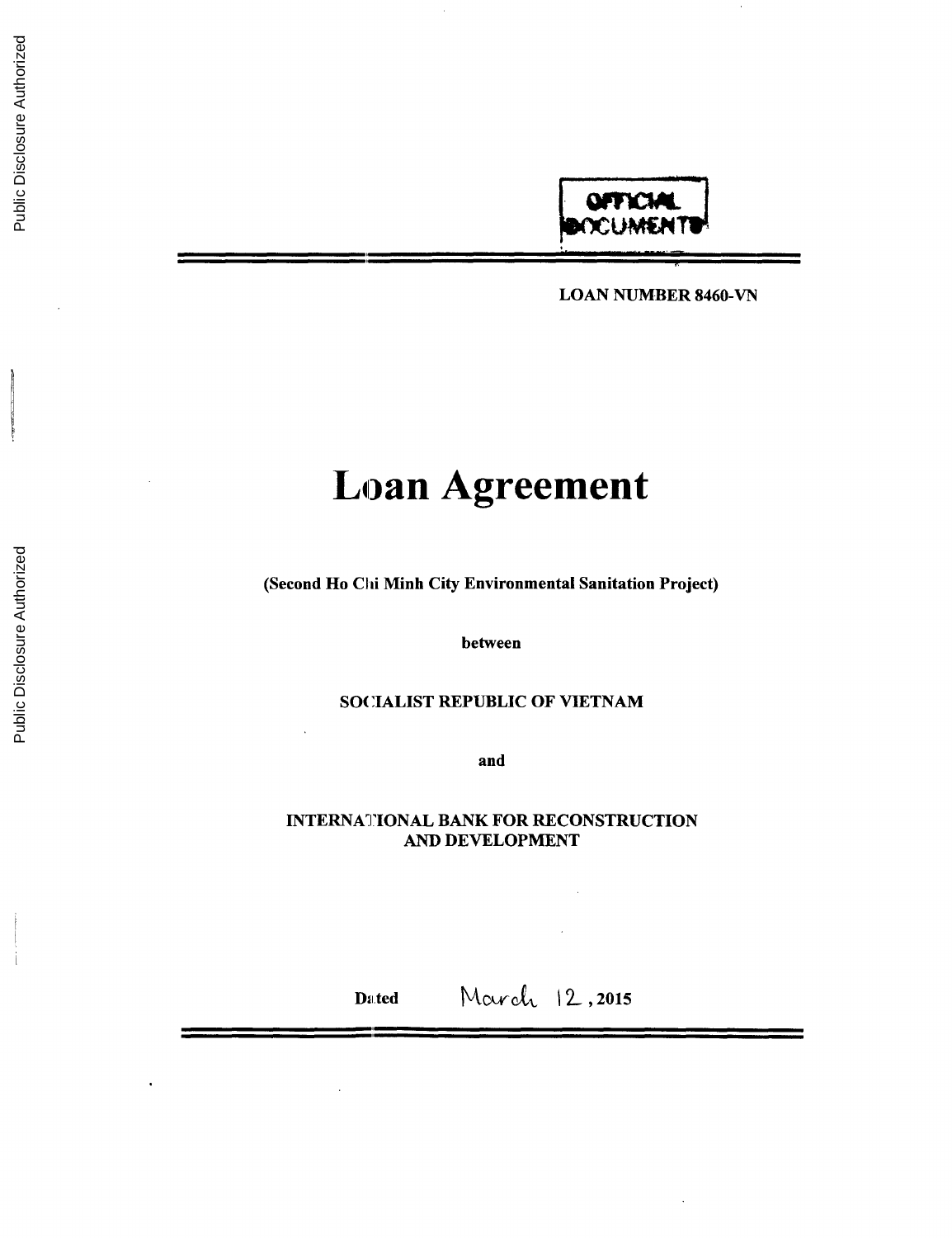#### **LOAN AGREEMENT**

AGREEMENT dated Morch 12, 2015, between SOCIALIST<br>
REPUBLIC OF VIETNAM ("Borrower") and INTERNATIONAL BANK FOR<br>
RECONSTRUCTION AND DEVELOPMENT ("Bank").

WHEREAS the Borrower has requested the Association to provide assistance<br>towards the financing of the Project and, by an agreement of even date herewith between<br>the Borrower and the Association ("Financing Agreement"), the thousand Special Drawing Rights (SDR 135,300,000) (variously, "Credit" and "Financing").

NOW THEREFORE the Borrower and the Bank hereby agree as follows:

# **ARTICLE I - GENERAL CONDITIONS; DEFINITIONS**

- 1.01. The General Conditions (as defined in the Appendix to this Agreement) constitute an integral part of this Agreement.
- 1.02. Unless the context requires otherwise, the capitalized terms used in this Agreement have the meanings ascribed to them in the General Conditions or in the Appendix to this Agreement.

# **ARTICLE II - LOAN**

- 2.01. The Bank agrees to lend to the Borrower, on the terms and conditions set forth or referred to in this A<sub>k</sub>, reement, the amount of two hundred fifty million Dollars (\$250,000,000), as such amount may be converted fr
- 2.02. The Borrower may withdraw the proceeds of the Loan in accordance with Section IV of Schedule 2 to this Agreement.
- **2.03.** The Front-end Fee pa yable **by** the Borrower shall be equal to one quarter of one percent **(0.25%)** of thu Loan amount.
- 2.04. The Commitment Charge payable **by** the Borrower shall be equal to one quarter of one percent **(0.25%)** per annum on the Unwithdrawn Loan Balance.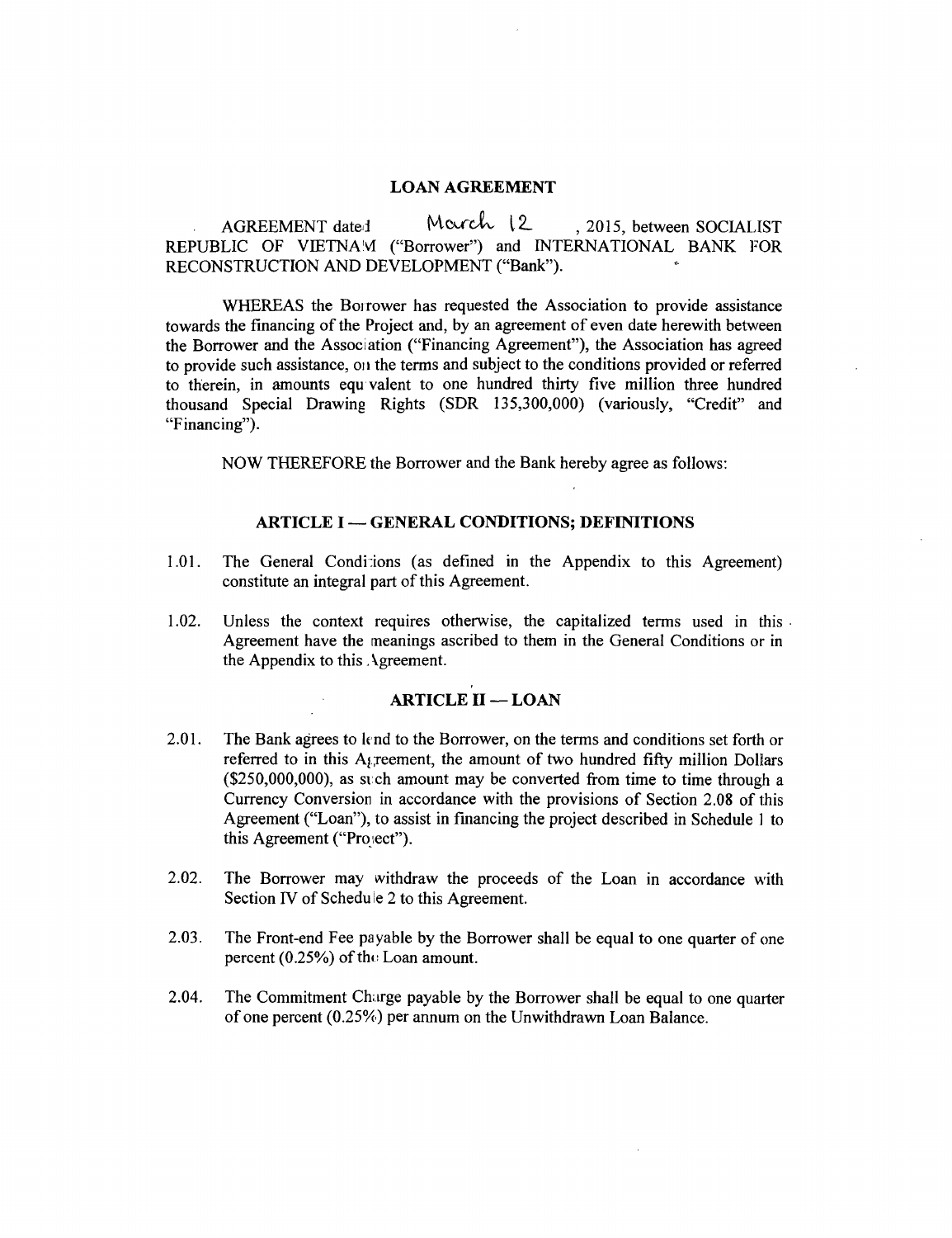- **2.05.** The interest payable **by** the Borrower for each Interest Period shall be at a rate equal to the Reference Rate for the Loan Currency plus the Fixed Spread; provided, that upon a Conversion of all or any portion of the principal amount of the Loan, the interesi payable **by** the Borrower during the Conversion Period on such amount shall be determined in accordance with the relevant provisions of Article IV of the General Conditions. Notwithstanding the foregoing, if any amount of the Withdrawn Loan Balance remains unpaid when due and such nonpayment continues for a period of thirty days, then the interest payable **by** the Borrower shall instead be calculated as provided in Section **3.02** (e) of the General Conditions.
- 2.06. The Payment Dates are January 1 and July 1 in each year.
- **2.07.** The principal amount of the Loan shall be repaid in accordance with the provisions of Schedule **3** to this Agreement.
- **2.08.** (a) The Borrower may at any time request any of the following Conversions of the terms **of** the Loan in order to facilitate prudent debt management: (i) a change of the Loan Currency of all or any portion of the principal amount of 1he Loan, withdrawn or unwithdrawn, to an Approved Currency; (ii) a change of the interest rate basis applicable to:  $(A)$  all or any portion of the principal amount of the Loan withdrawn and outstanding from a Variable Rate to a Fixed Rate, or vice versa; or (B) all or any pcrtion of the principal amount of the Loan withdrawn and outstanding from a Variable Rate based on a Reference Rate and the Variable Spread to a Variable Rate based on a Fixed Reference Rate and the Variable Spread, or vice versa; or **(C)** all of the principal amount of the Loan wilhdrawn and outstanding from a Variable Rate based on a Variable Sprcad to a Variable Rate based on a Fixed Spread; and (iii) the setting of limits on the Variable Rate or the Reference Rate applicable to all or any pcrtion of the principal amount of the Loan withdrawn and outstanding by the establishment of an Interest Rate Cap or Interest Rate Collar on the Variable Rate or the Reference Rate.
	- **(b)** Any convers: on requested pursuant to paragraph (a) of this Section that is accepted **by** the Bank shall be considered a "Conversion", as defined in the Genenil Conditions, and shall be effected in accordance with the provisions of Article IV of the General Conditions and of the Conversion Guidelines.

# **ARTICLE III - PROJECT**

**3.01.** The Borrower declar.s its commitment to the objectives of the Project. To this end, the Borrower sh **ll** carry out the Project through Ho Chi Minh City People's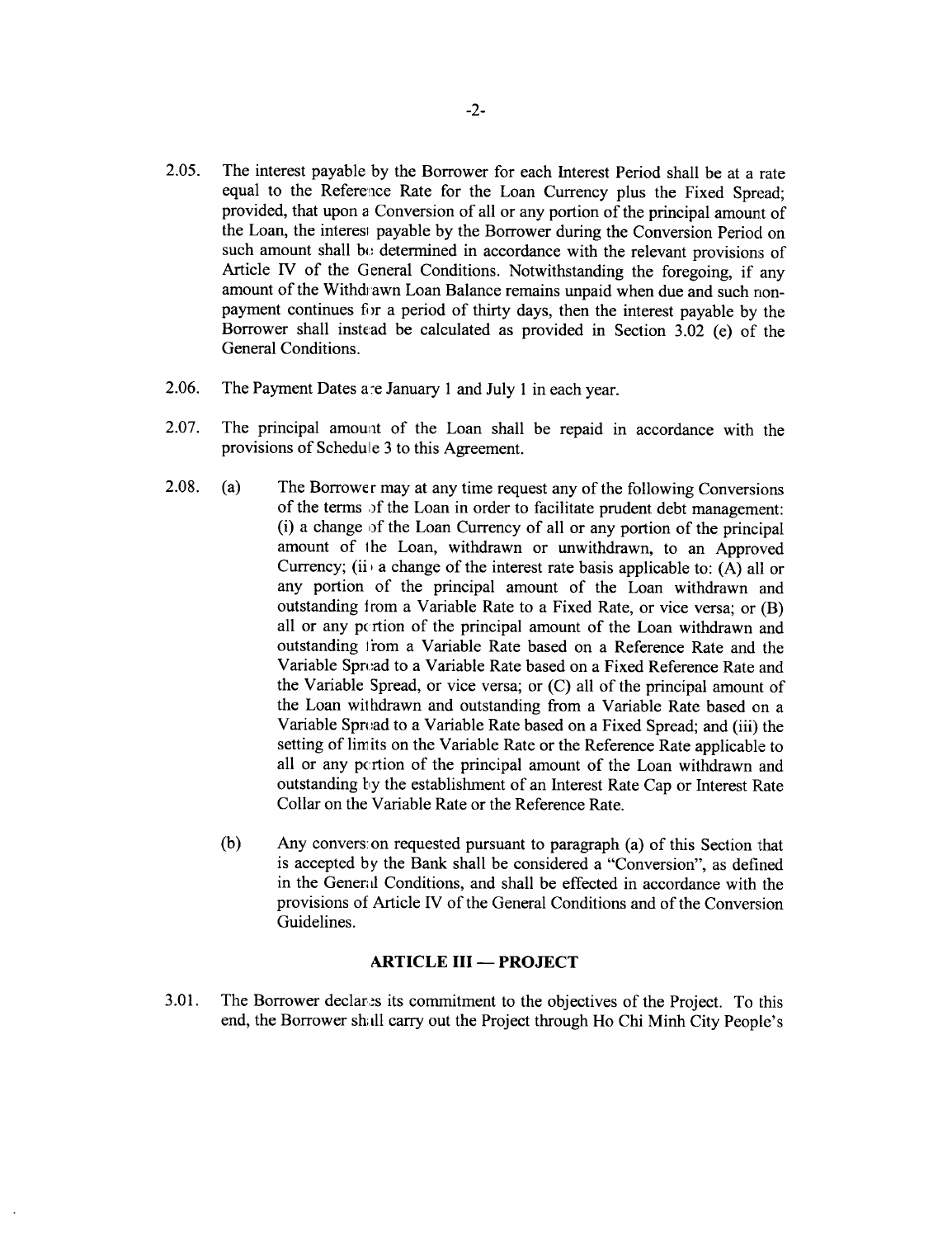Committee in accor dance with the provisions of Article V of the General Conditions.

**3.02.** Without limitation upon the provisions of Section 3.01 of this Agreement, and except as the Borrower and the Bank shall otherwise agree, the Borrower shall ensure that the Project is carried out in accordance with the provisions of Schedule 2 to this Agreement.

#### **ARTICLE IV - EFFECTIVENESS; TERMINATION**

- 4.01. The Additional Condition of Effectiveness consists of the following, namely the Financing Agreement has been executed and delivered and all conditions precedent to its effectiveness (other than the effectiveness of this Agreement) have been fulfilled.
- 4.02. The Additional Legal Matter consists of the following, namely the Subsidiary Agreement has been duly authorized or ratified **by** the Borrower and the **HCMC PC** and is legally binding upon the Borrower and the **HCMC PC** in accordance with its terms.
- 4.03. The Effectiveness Deadline is the date ninety (90) days after the date of this Agreement.

#### **ARTICLE V - REPRESENTATIVE; ADDRESSES**

- 5.01. The Borrower's Repi esentative is the Governor, or a Deputy Governor, of State Bank of Vietnam.
- **5.02.** The Borrower's Address is:

State Bank of Vietnam 49 **Ly** Thai To Hanoi, Vietnam

Cable addres: Telex: Facsimile: VIETBANK 412248 (84-4) **3825 0612** Hanoi NHTWVT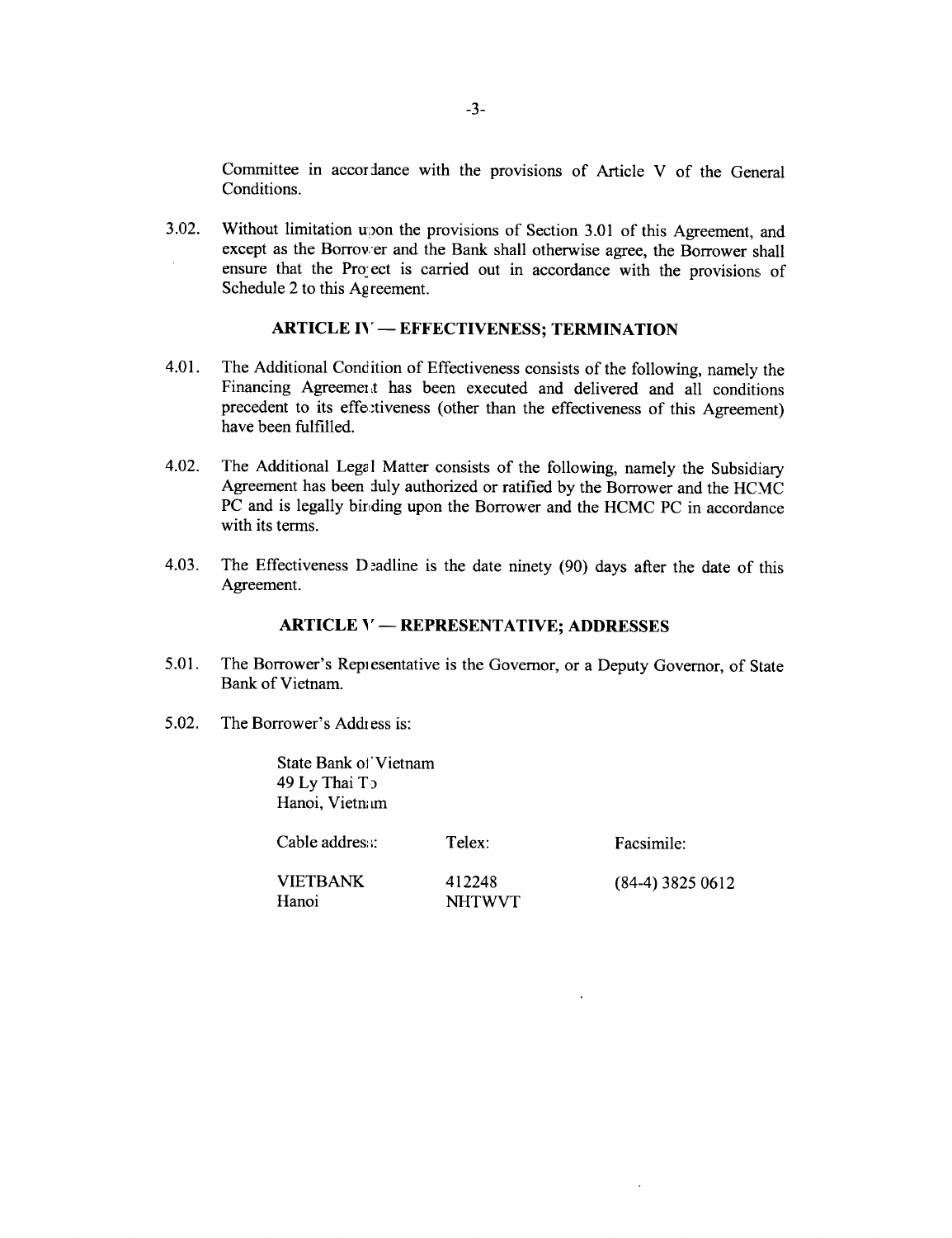**5.03.** The Bank's Address is:

 $\sim$ 

 $\pmb{\mathfrak{s}}$ 

International **I** lank for Reconstruction and Development **1818** H Street N.W. Washington, **D.C.** 20433 United States of America

| Cable address    | Telex:           | Facsimile:     |
|------------------|------------------|----------------|
| INTBAFRAD        | $248423(MCI)$ or | 1-202-477-6391 |
| Washington, I.C. | 64145(MCI)       |                |

AGREED at Hanoi, Socialist Republic of Vietnam, as of the day and year first above written.

**SOCIALIST** REPUBLIC OF **VIETNAM**

**By**

Authorized Representative Name: Title: Governor, State

**INTERNATIONAL** BANK FOR **RECONSTRUCTION AND DEVELOPMENT**

**By**

Authorized Representative

Name: Victoria Kwakwa Title: Country Director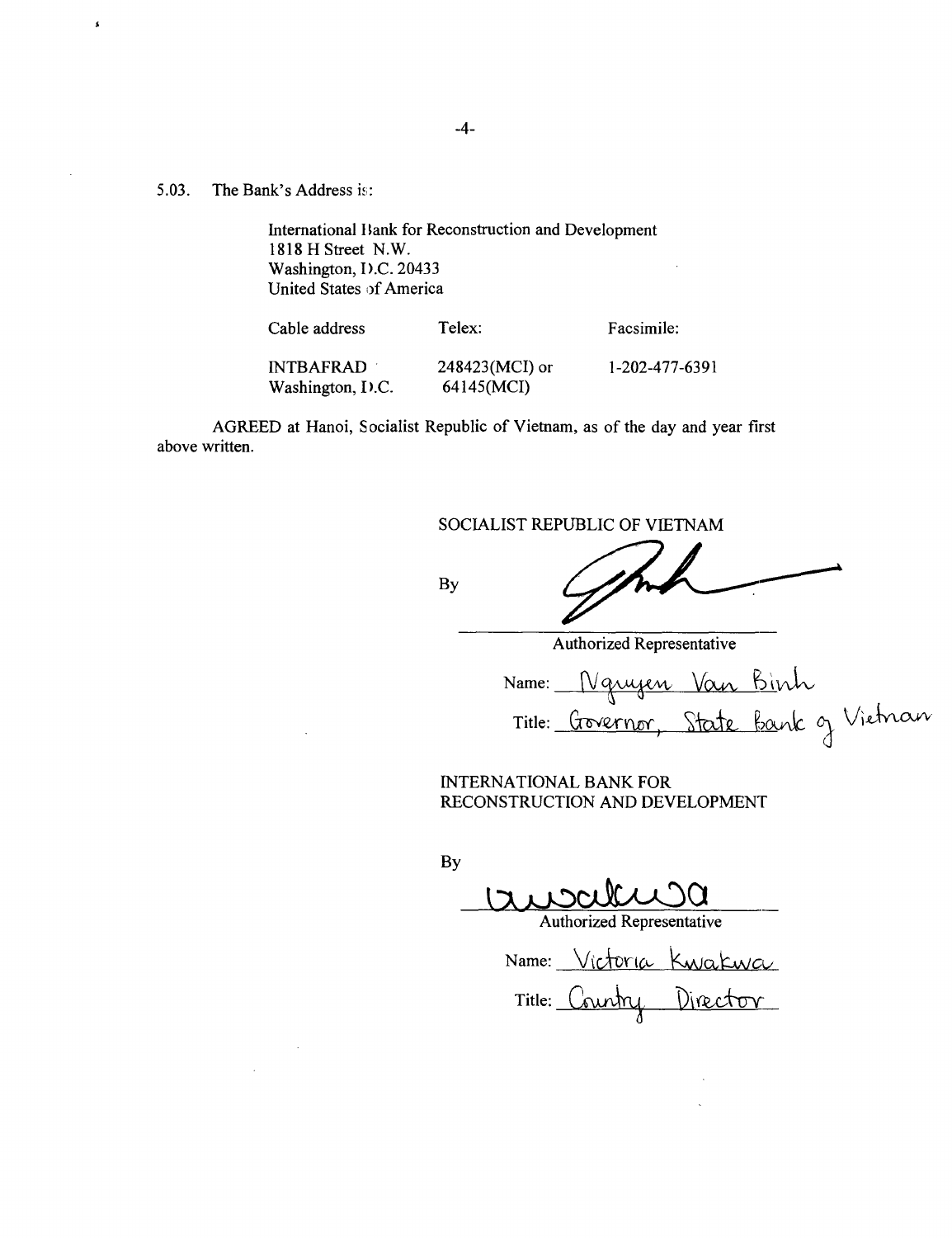# **SCHEDULE 1**

#### **Project Description**

The objective of the Project is to improve wastewater services in a sustainable manner in selected areas of H<sub>2</sub> Chi Minh City and increase awareness on sanitation.

The Project consists of the following parts:

# **Part 1: Interceptor**

Construction of an intercepto. to convey the wastewater generated in the Nhieu Loc- Thi Nghe Basin catchment and District 2 to the wastewater treatment plant constructed under Part 2 of the Project.

#### **Part** 2: **Wastewater Treatment Plant**

Construction of a wastewater treatment plant to treat the wastewater collected in the Nhieu Loc **-** Thi Nghe Basin and in District 2 areas.

#### **Part 3: Sewerage in District** 2 Areas

Installation of a sewerage sytem and sewerage household connections in selected areas of District 2.

# **Part 4: Construction Supervision, Project Management, Land Acquisition, and Operating Costs of IMA**

- (a) Provision of support to: **(1)** Project construction supervision activities; and (2) Project management activities, including project implementation support to the IMA, sanitation me nagement in Ho Chi Minh City through institutional strengthening of relevant agencies responsible for sanitation services and provision of technica' assistance to said agencies; audit, environmental and social monitoring and evaluation; and water quality monitoring.
- **(b)** Provision of suppoit for: **(1)** resettlement and land acquisition, including compensation for Di:splaced Persons; and (2) operating costs of the Investment Management Authori:y during Project implementation.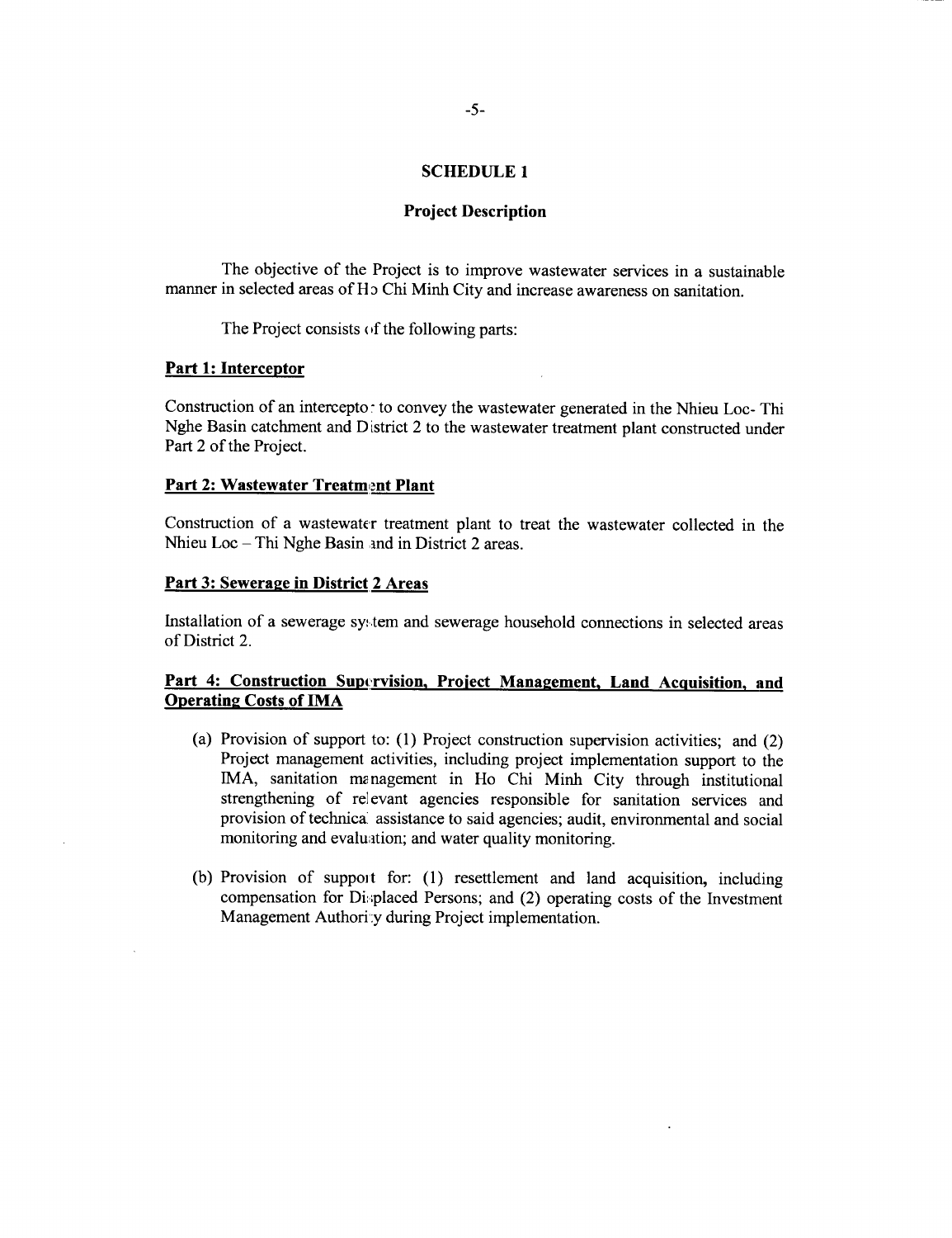# **SCHEDULE 2**

#### **Project Execution**

#### **Section I Implemental:ion Arrangements**

#### A. Institutional Arrangements

- 1. The Borrower shall cause the **HCMC PC** to maintain throughout the implementation. of the Project an Investment Management Authority under the direction of qualified management and provided with sufficient resources, and staffed with compelent personnel in adequate numbers, in each case with qualifications, experience and under terms of reference acceptable to the Bank, to be responsible for the overall management and coordination of the Project, the daily implementation of the Project, and the monitoring and evaluation of Project achievements and impacts.
- 2. The Borrower shall cause the **HCMC PC** to take all necessary measures to ensure that IMA is responsible for the day-to-day implementation of the Project in a manner satisfactory to the Bank, including (a) maintaining accounting and financial systems; and (b) maintaining competent staff, including technical, environmental and social personnel in adequate numbers, in each case with relevant qualifications and experience.
- **3.** The Borrower shall cause the **HCMC PC** to ensure the following, for the purposes of implementing the Project, that:
	- (a) the **SCFC** shall:

(i) provide he necessary support to the **IMA** for the purposes of supervising the performance of the DBO Contractor;

(ii) within ore year of the Effective Date of this Agreement, restructure the wastewaler and flood management operations **by** separating the respective revenues and expenditures of each such operation; and

(iii) furnish to the Bank no later than forty-five (45) days of each calendar yeai, beginning **2016,** its financial statements which reflect its cost recovery on wastewater operations through contributions from Ho Chi Minh City and through collected tariffs;

**(b)** the relevant departments and agencies under the **HCMC PC** provide the necessary support for the effective implementation of the Project, including such support related to financial, technical, environmental, and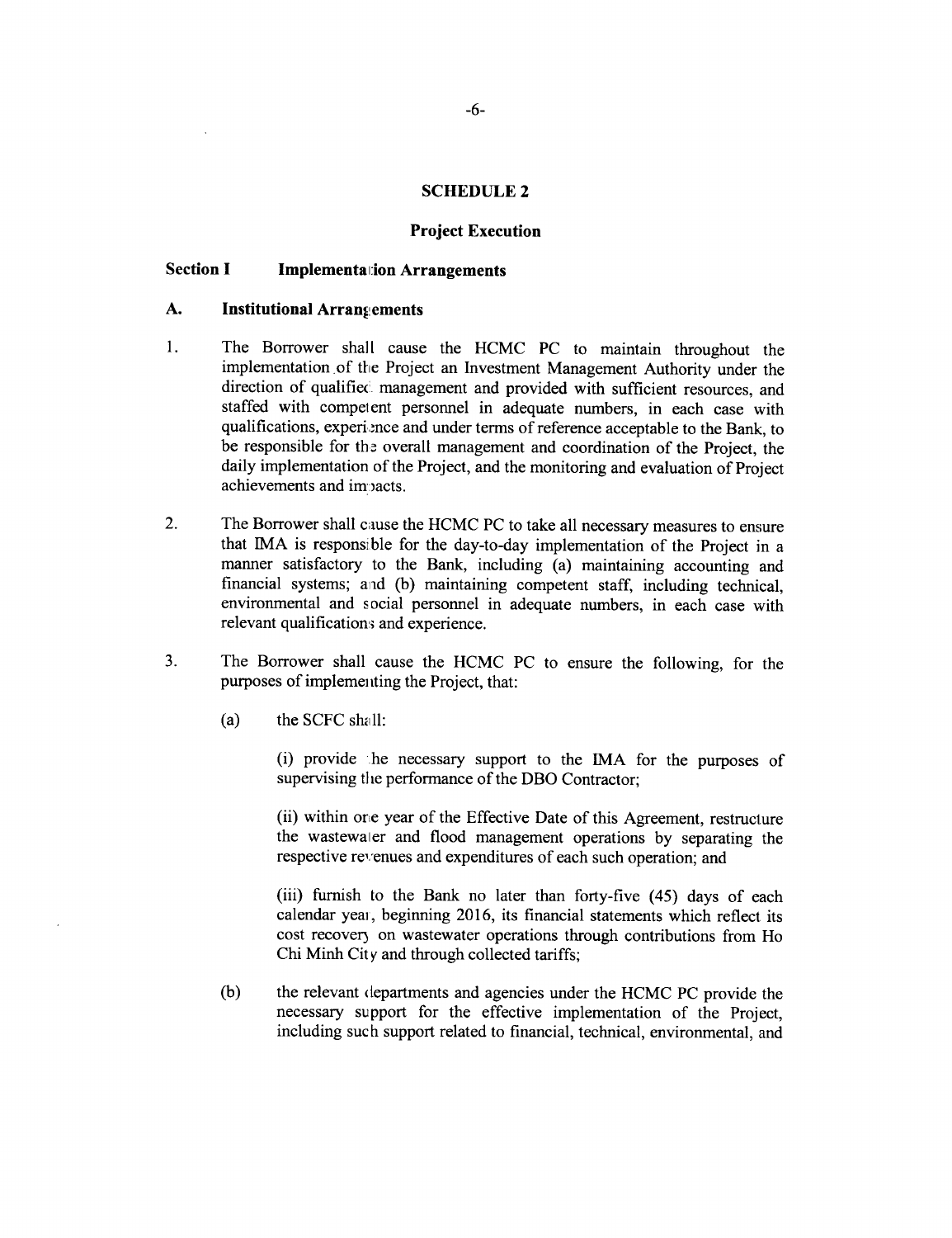land acquisition and resettlement of Displaced Persons matters, all in accordance with applicable laws and regulations;

- **(c)** the **HCMC PC** will, in order to ensure the financial sustainability of the Project to the extent that wastewater revenues are at least equal to or more than wastewater expenditures: (i) facilitate the timely increase of wastewater fees and tariffs; (ii) facilitate the collection and transfer of wastewater files and tariffs to SCFC; and (iii) from time to time, provide necessary firancial support to **SCFC** in such amounts that may exceed the revenues zollected from wastewater fees and tariffs; and
- (d) all works and services under the Project are carried out in a timely and in accordance **v** ith the relevant contractual instruments.
- 4. The Borrower shall cause the **HCMC PC** to provide necessary counterpart resources including **f** nancial support to implement the Project in a timely manner and satisfactory to the Bank, including full financing in respect of the Project activities carried out inder Part 4(b) of the Project.

# **B.** Subsidiary Agreement

- 1 **.** To facilitate the *HCMC* PC's implementation of the Project, the Borrower shall make the proceeds of the Loan and the Financing available to the **HCMC PC** under a Subsidiary Agreement between the **HCMC PC** and the Borrower, represented **by** its Ministry of Finance, under terms and conditions acceptable to the Bank, which shall include the obligations of the **HCMC PC** to:
	- (a) with respect to the proceeds of the Loan, (i) pay the Borrower a frontend-fee in an amount equal to the Front-end Fee specified in Section **2.03** of this Agreement; (ii) repay the proceeds of the Loan over a period of twenty eight (28) years, inclusive of a grace period of ten **(10)** years; and (iii) pay interest on the principal amount of the Loan withdrawn and outstanding 1rom time to time at the rate payable **by** the Borrower pursuant to Section 2.04 of this Agreement, subject to any request that the Borrower may make pursuant to Section **2.07** of this Agreement;
	- **(b)** ensure that the Project is carried out in accordance with the provisions of the Anti-Con uption Guidelines applicable to recipients of loan proceeds other than the Borrower;
	- **(c)** ensure that the Project is carried out in accordance with the provisions of the Project Operations Manual, and except as the Bank shall otherwise agree in writing, not assign, amend, abrogate, or waive, or permit to be assigned, amended, abrogated, or waived, the aforementioned, or any provision thereof;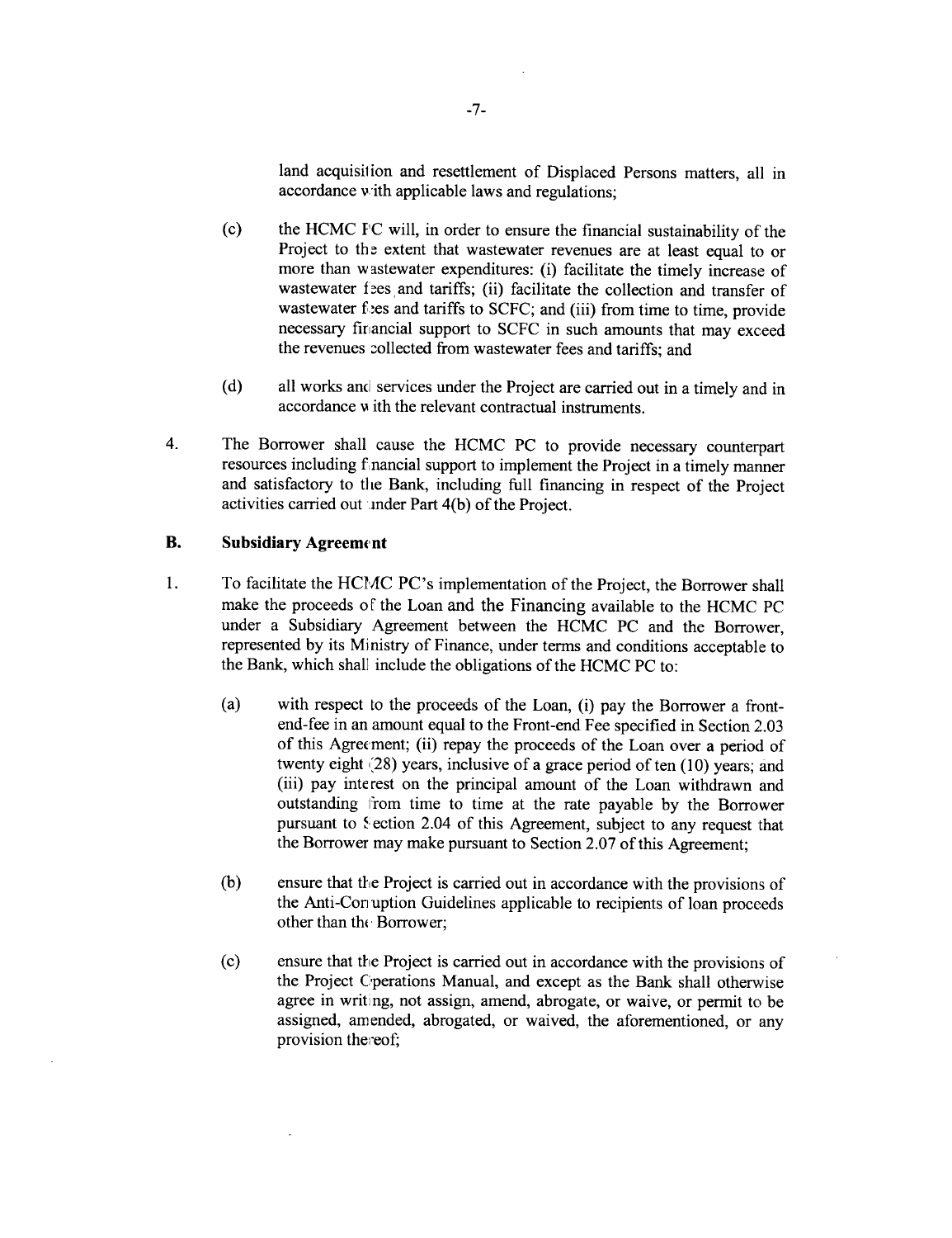- **(d)** ensure that tlhe Project is carried out in accordance with the provisions of the Safeguard Instruments, and except as the Bank shall otherwise agree in writing, not assign, amend, abrogate, or waive, or permit to be assigned, amended, abrogated, or waived, the aforementioned, or any provision the reof;
- (e) ensure that: **()** an acceptable financial management system is maintained and financia' statements are prepared in accordance with consistently applied accounting standards acceptable to the Bank, both in a manner adequate to reflect the operations and financial condition of the HCMC PC, including the operations, resources, and expenditures related to the Project; and (ii) such statements are audited **by** independent auditors acceptable to the Bank, in accordance with consistently applied auditing standards acceptable to the Bank, and such audited financial statements are furnished to the Borrower and the Bank and made publicly available in a timely fashion and in a manner acceptable to the Bank; and
- **(f)** ensure that 1rocurement of the goods, works, and non-consulting and consultants' !ervices required for the Project is carried out in accordance with the provisions of Section **III** of this Schedule 2, as said provisions may be further elaborated in the Procurement Plan.
- 2. The Borrower shall exercise its rights under the Subsidiary Agreement in such manner as to prote,t the interests of the Borrower and the Bank and to accomplish the purpo 3es of the Loan and the Financing. Except as the Bank shall otherwise agree, the Borrower shall not assign, amend, abrogate or waive the Subsidiary Agreement or any of its provisions.

# **C. Anti-Corruption**

The Borrower shall ensure that the Project is carried out in accordance with the provisions of the Ant: -Corruption Guidelines.

# **D. Project Operations Manual**

- 1. The Borrower shall: (a) ensure that the Project is carried out in accordance with the POM; and (b) expept as the Bank shall otherwise agree, not assign, amend, abrogate, or waive, or permit to be assigned, amended, abrogated, or waived, the aforementioned, or ar **y** provision thereof.
- 2. In the event of a conilict between the provisions of such POM and those of this Agreement, the latter shall govern.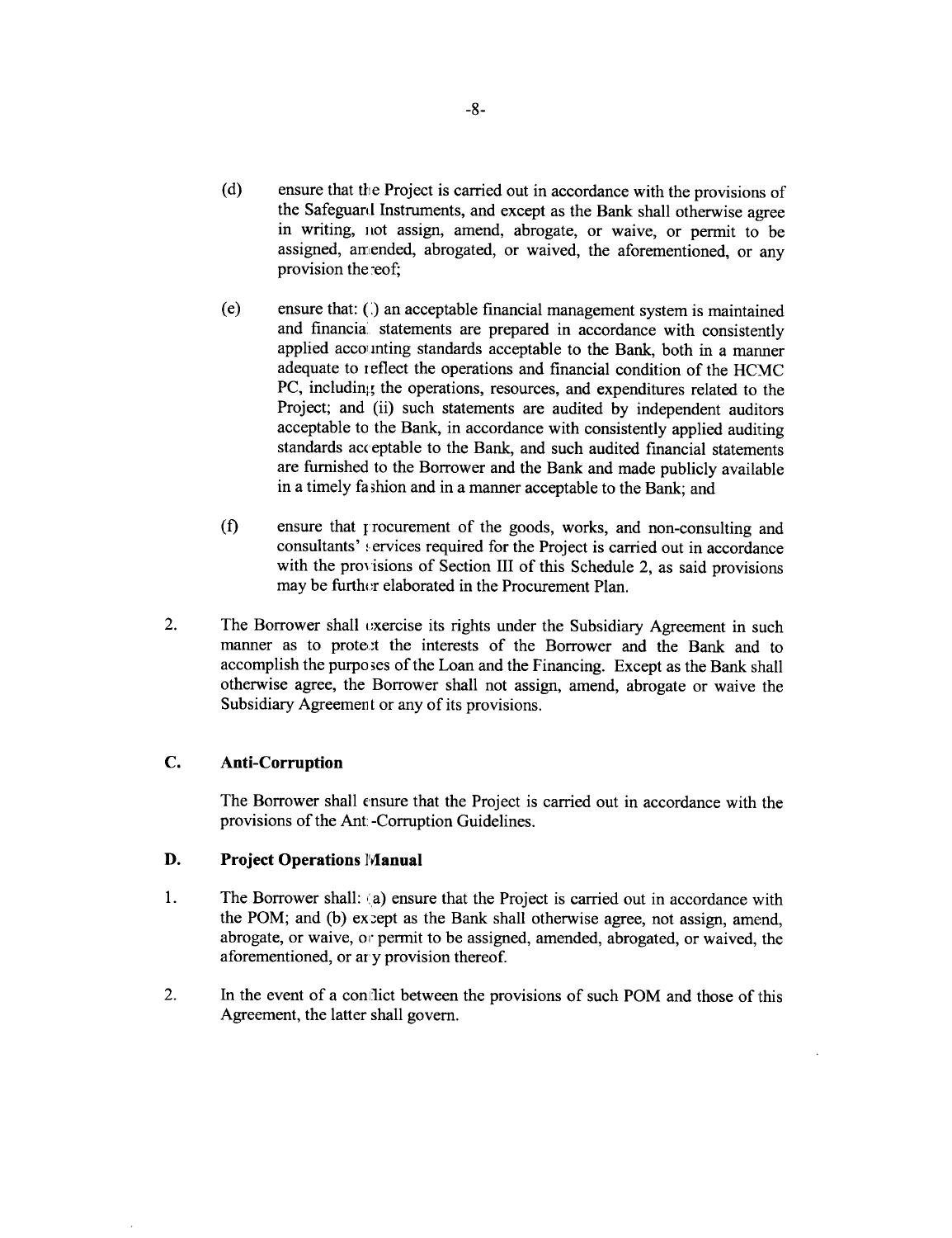# **E. Safeguards**

- 1. The Borrower shall aid shall cause **HCMC PC** to:
	- (a) take all necessary actions to avoid or minimize to the extent possible any involuntary relocation of persons, or their loss of shelter, assets, or access to assets, or oss of income sources or means of livelihood, temporarily or permanent **ly;** and
	- (b) in the event that Project activities give rise to Displaced Persons, prior to the commer cement of such activities, cause to be prepared, a Resettlement Action Plan, acceptable to the Bank, in accordance with the guidelines, requirements and procedures set forth in the Resettlement Policy Framework, and thereafter implement in a timely manner said RAP as approved **by** the Bank.
- 2. The Borrower shall and shall cause HCMC PC to ensure that all land acquisition required for the purposes of carrying out works under the Project are financed exclusively out of its own resources, and shall provide, promptly as needed, the resources needed for these purposes, including: (a) all land acquisition required for the purposes of carrying out the Project; **(b)** resettlement and rehabilitation payments to Disple ced Persons; and (c) all other costs associated with environmental and/o: social mitigation measures set forth in the Safeguard Instruments.
- **3.** The Borrower shall and shall cause **HCMC PC** to:
	- (a) implement in ai timely manner the Environmental Management Plans, in accordance with the Environmental and Social Management Framework and the Environental Impact Assessment acceptable to the Bank, as the case may be; and
	- **(b)** ensure that no civil works carried out under Parts 1, 2, or 3 of the Project, shall commence unless and until the relevant Safeguards Instruments are furnished to the Bank and all requisite consultation and public disclosure activities have been carried out, all in a manner and form satisfactory to the Bank.
- 4. The Borrower shall a: id shall cause **HCMC PC** to:
	- (a) not amend, revise or waive, nor allow to be amended, revised or waived, the provision; of the Safeguard Instruments or any provision of any one thereof, without the prior written agreement of the Bank; and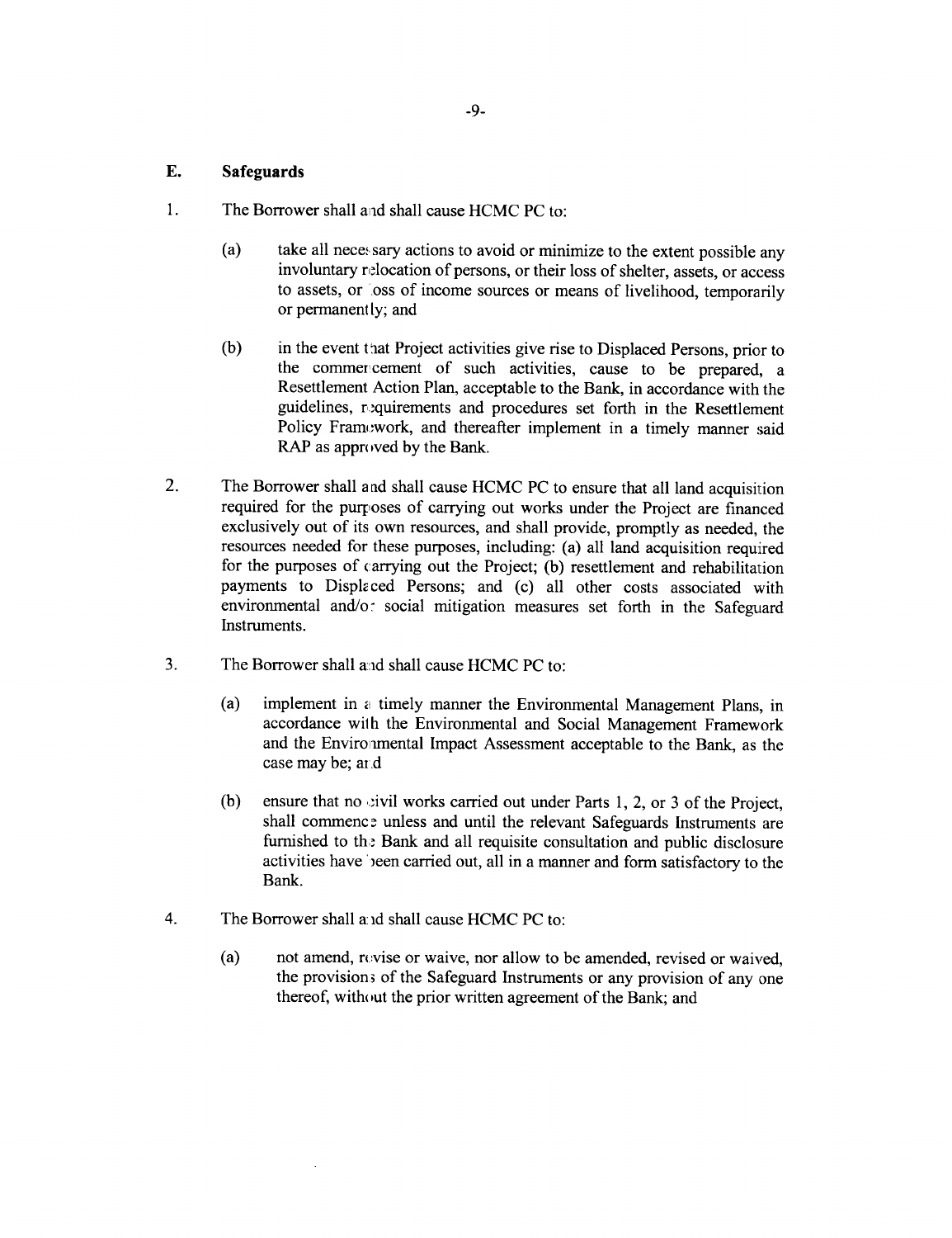- **(b)** maintain policies and procedures adequate to enable it to monitor and evaluate, in accordance with guidelines acceptable to the Bank, the implementation of the Safeguard Instruments.
- 5. In case of any inconsistency between the provisions of any of the Safeguard Instruments and this Agreement, the provisions of this Agreement shall prevail.
- **6.** Without limitation to the provisions of paragraph 1 of Section **II.A** of this Schedule 2, the Borrower shall take all measures necessary on its part to regularly collect, compile, and submit to the Bank, as part of the Project Reports, information on the status of compliance with the Safeguards Instruments, giving details of:
	- (a) measures take in furtherance of the Safeguards Instruments;
	- (b) conditions, if any, which interfere or threaten to interfere with the smooth implementation of the Safeguards Instruments; and
		- (c) remedial me asures taken or required to be taken to address such conditions.

# **Section II Project Monitoring Reporting and Evaluation**

# **A. Project Reports**

The Borrower shall monitor and evaluate the progress of the Project and cause HCMC PC through the IMA, to prepare Project Reports in accordance with the provisions of Section 5.08 of the General Conditions and on the basis of the indicators acceptable to the Bank and as set forth in the POM. Each Project Report shall cover the period of one calendar semester, and shall be furnished to the Bank not later tha a *45* days after the end of the period covered **by** such report.

# B. **Financial Managemint, Financial Reports and Audits**

- 1 **.** The Borrower shall cause **HCMC PC** through the **IMA,** to maintain a financial management system in accordance with the provisions of Section *5.09* of the General Conditions.
- 2. Without limitation on the provisions of Part **A** of this Section, the Borrower shall prepare and furnish tc the Bank not later than forty-five *(45)* days after the end of each semester, an interim unaudited financial report for the Project covering the semester, in form and substance satisfactory to the Bank.
- **3.** The Borrower shall cause **HCMC PC** through the IMA to have the Project Financial Statements audited in accordance with the provisions of Section **5.09**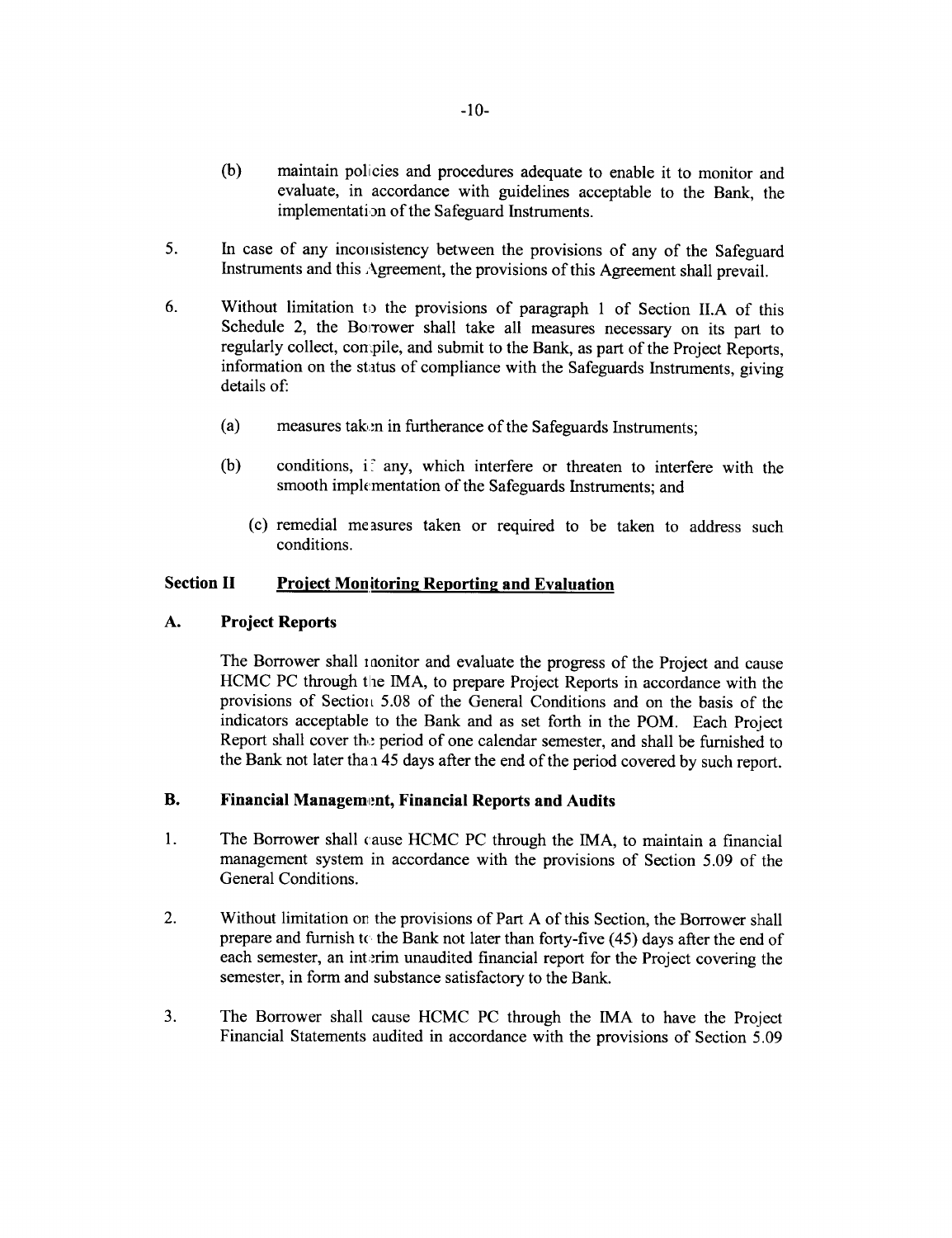**(b)** of the General Conditions. Each audit of the Financial Statements shall cover the period of one *fiscal* year of the Borrower, or any other periods acceptable to the Bank. The audited Financial Statements for each such period shall be furnished to the Bank not later than six months after the end of such period.

# **Section III.** Procurement

# **A. General**

- **1. Goods, Works, and Non-consulting Services. All** goods, **works, and** nonconsulting services required for the Project **and to** be financed out **of the proceeds** of the **Loan** shall be procured in accordance with the requirements set forth or referred to in Section **I** of the Procurement Guidelines, and with the provisions of this Section.
- 2. **Consultants' Services.** All consultants' services required for the Project and to be financed out of the proceeds of the Loan shall be procured in accordance with the requirements set forth or referred to in Sections **I** and IV of the Consultant Guidelines and with the provisions of this Section.
- **3. Definitions. The** capitalized terms used below in this Section to describe particular procureme it methods or methods of review **by** the Bank of particular contracts refer to the iorresponding method described in Sections II and **III** of the Procurement Guidelines, or Sections **II,** III, IV and V of the Consultant Guidelines, as the case may be.

# B. **Particular Methods of Procurement of Goods, Works, and Non-consulting Services**

- **1. International Competitive Bidding.** Except as otherwise provided in paragraph 2 below, goods, works, and non-consulting services shall be procured under contracts awarded on the basis of International Competitive Bidding.
- 2. The following table specifies the methods of procurement, other than International Compet tive Bidding, which may be used for goods, non-consulting services, and works. The Procurement Plan shall specify the circumstances under which such methods may be used: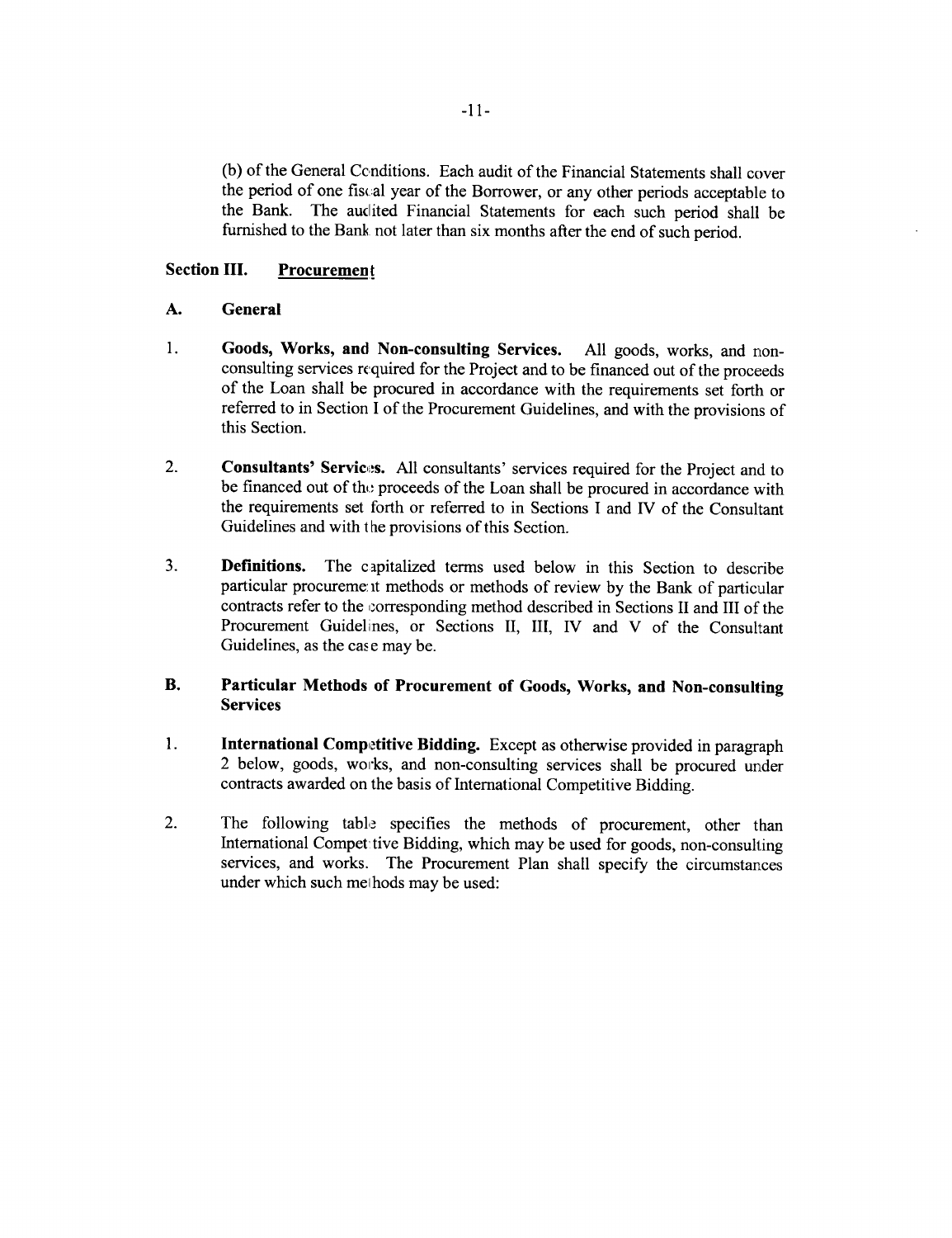# **Procurement Metb od**

(a) National Compel itive Bidding, subject to the additional procedures set out in the Annex to this Schedule

**(b)** Shopping

(c) Direct Contracting

# **C. Particular Methods of Procurement of Consultants' Services**

- **1. Quality- and Cost-based Selection.** Except as otherwise provided in paragraph 2 below, consultants' services shall be procured under contracts awarded on the basis of Quality and Cost-based Selection.
- 2. **Other Methods of Procurement of Consultants'** Services. The following table specifies the methods of procurement, other than Quality- and Cost-Based Selection, which may be used for consultants' services. The Procurement Plan shall specify the circimstances under which such methods may be used.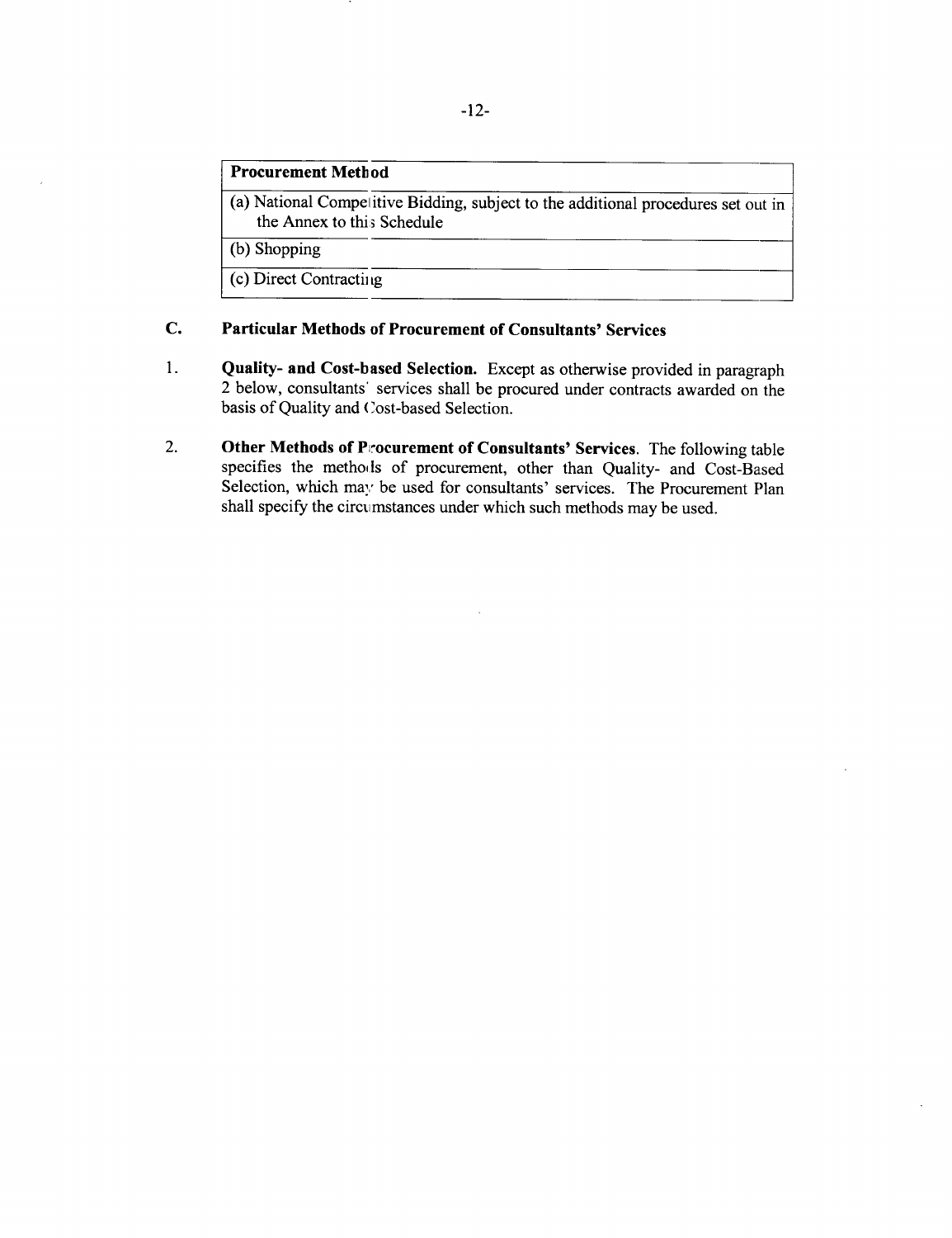| <b>Procurement Method</b>                              |  |
|--------------------------------------------------------|--|
| (a) Quality-Based Selection                            |  |
| (b) Least-Cost Selection                               |  |
| (c) Selection Based on the Consultants' Qualifications |  |
| (d) Single-Source Selection                            |  |
| (e) Selection of Individual Consultants                |  |

# **D. Review by the Bank of Procurement Decisions**

The Procurement Plan shall set forth those contracts which shall be subject to the Bank's Prior Review **All** other contracts shall be subject to Post Review **by** the Bank.

# **Section IV. Withdrawal of Loan Proceeds**

# **A. General**

- 1. **The** Borrower may withdraw the proceeds of the Loan and the Credit in accordance with the provisions of Article II of the respective General Conditions, this Section, and suci additional instructions as the Bank shall specify **by** notice to the Borrower (ir cluding the "World Bank Disbursement Guidelines for Projects" dated May **2006,** as revised from time to time **by** the Bank and as made applicable to this Agreement pursuant to such instructions), to finance: (a) the Front-end Fee in accordance with Section 2.07 (b) of the General Conditions; and (b) Eligible Expenditures as set forth in the table in paragraph 2 below.
- 2. The following table specifies the categories of Eligible Expenditures that may be financed out of the proceeds of the Loan and the Credit ("Category"), the allocation of the amcunts of the Loan and the Credit to each Category, and the percentage of expenditures to be financed for Eligible Expenditures in each Category.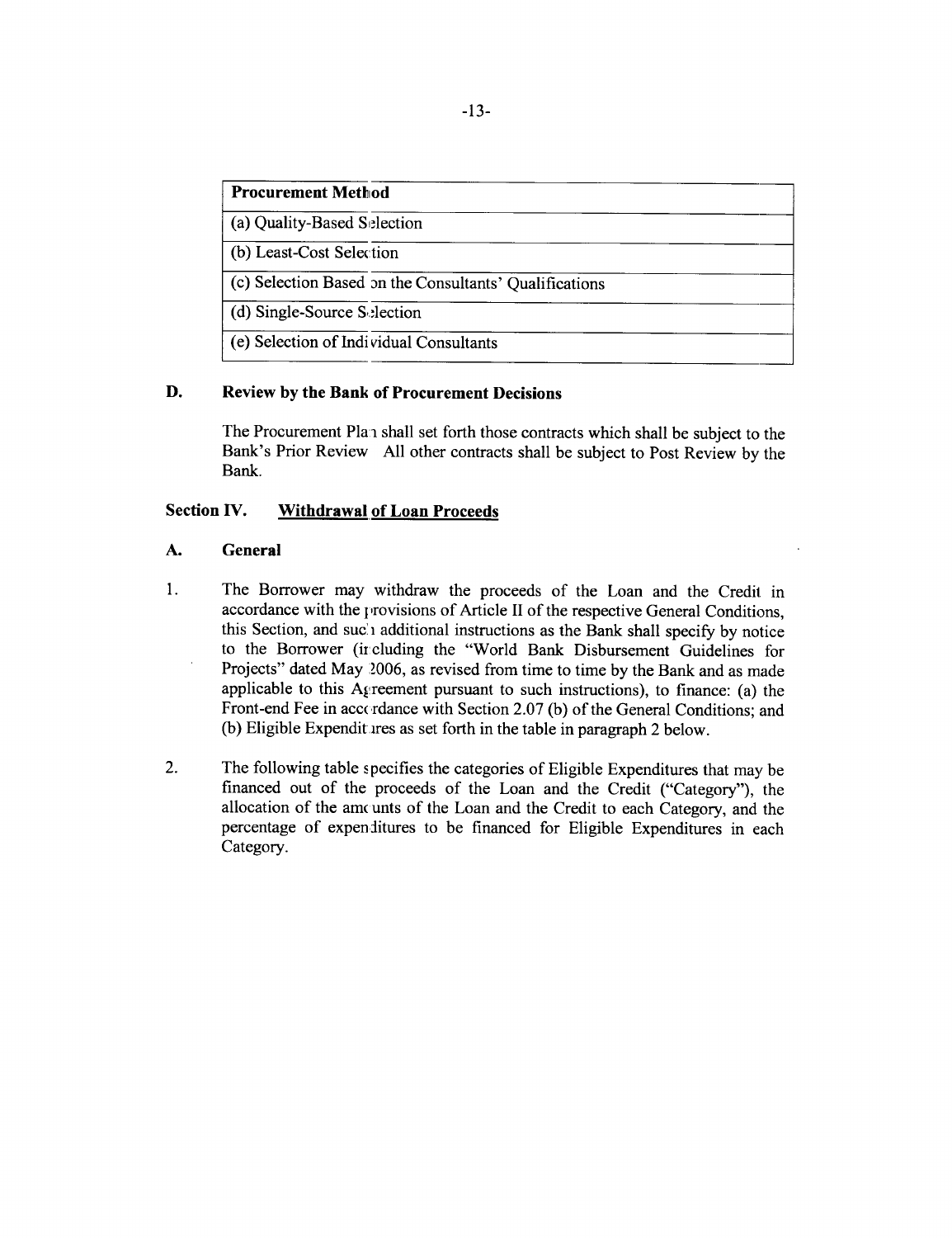| Category                                                                                                                                                                                                              | Amount of the    | <b>Amount of the</b>    | Percentage of                                                                                                                                                   |
|-----------------------------------------------------------------------------------------------------------------------------------------------------------------------------------------------------------------------|------------------|-------------------------|-----------------------------------------------------------------------------------------------------------------------------------------------------------------|
|                                                                                                                                                                                                                       | Loan             | <b>Credit Allocated</b> | <b>Expenditures to</b>                                                                                                                                          |
|                                                                                                                                                                                                                       | <b>Allocated</b> | (expressed in SDR)      | be financed                                                                                                                                                     |
|                                                                                                                                                                                                                       | (expressed in    |                         | (inclusive of                                                                                                                                                   |
|                                                                                                                                                                                                                       | USD)             |                         | Taxes)                                                                                                                                                          |
| (1) Goods, works,<br>non-consulting<br>services,<br>consultants'<br>services,<br>Training<br>Workshops,<br>and<br>Incremental<br>and<br>Operating<br>Costs<br>under Parts $1, 2, 3$ ,<br>and $4(a)$ of the<br>Project | 247,000,000      | 135,300,000             | 100%                                                                                                                                                            |
| (2) Front-end Fee                                                                                                                                                                                                     | 625,000          |                         | Amount<br>payable<br>pursuant to Section<br>2.03<br>of<br>this<br>Agreement<br>in<br>accordance<br>with<br>Section 2.07 (b) of<br>the<br>General<br>Conditions  |
| Commitment<br>(3)<br>Charge                                                                                                                                                                                           | 2,375,000        |                         | Amount<br>payable<br>pursuant to Section<br>2.04<br>of<br>this<br>Agreement<br>in<br>accordance<br>with<br>Section $3.01(b)$ of<br>the<br>General<br>Conditions |
| <b>TOTAL</b><br><b>AMOUNT</b>                                                                                                                                                                                         | 250,000,000      | 135,300,000             |                                                                                                                                                                 |

# **B. Withdrawal Conditions; Withdrawal Period**

**1.** Notwithstanding the provisions of Part A of this Section, no withdrawal shall be made for payments made prior to the date of this Agreement

 $\hat{\mathcal{L}}$ 

2. The Closing Date is Jane **30, 2021.**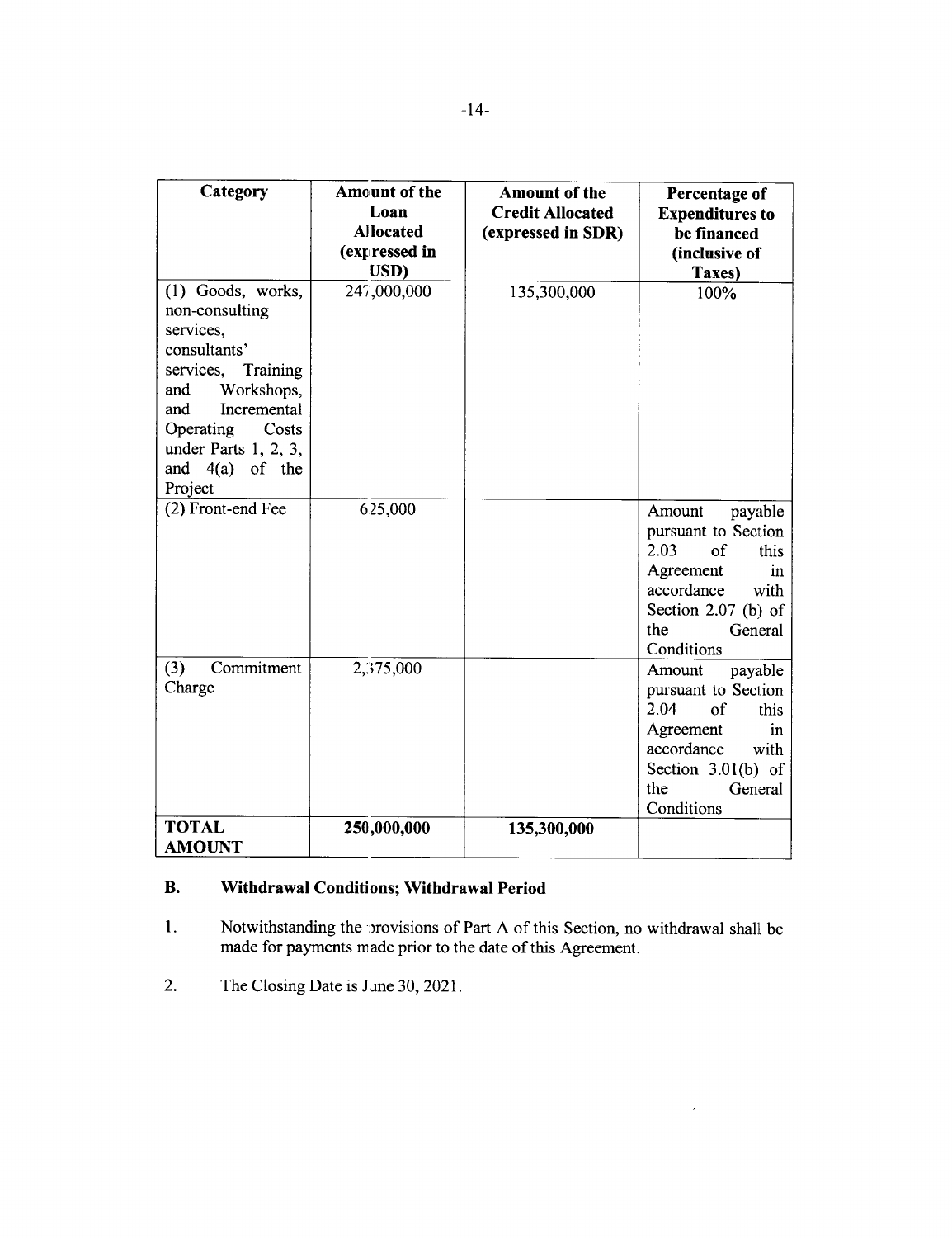# **ANNEX to SCHEDULE 2**

# **National Competitive Bidding: Additional Procedures**

The procedures to be followed for the procurement of goods, non-consulting services, and works under contracts awarded on the basis of National Competitive Bidding shall be those set forth in: (a) Article 20 on Open Bidding of the Borrower's Law on Procurement No. **43/2013/QH13** dated November **26, 2013** and related provisions necessary to effect the same; and **(b)** the Borrowcr's Decree No. **63/2014/ND-CP** Guiding Implementation of the Law on the Procurement dated June **26,** 2014 (collectively, "National Procurement Laws"), subject to the prc visions of Section **I** and Paragraphs **3.3** and 3.4 of the "Guidelines for Procuremeni. of Goods, Works, and Non-Consulting Services under IBRD Loans and **IDA** Credits **&** Grants **by** World Bank Borrowers" (dated January **2011,** revised July 2014) (the "Procurement Guidelines") and the following provisions:

#### Conflict of Interest

**1. A** bidder shall not have a conflict of interest. Any bidder found to have a conflict of interest shall be ineligible for award of a contract. The provisions on conflict of interest as stated under Section I of the Procurement Guidelines shall apply.

#### Eligibility

2. The eligibility of bidders shall be as defined under Section **I** of the Procurement Guidelines; accordingly, no bidder or potential bidder shall be declared ineligible for contracts financed **by** the Bank for reasons other than those provided in Section **I** of the Guidelines. Foreign bidders shall be eligible to participate in bidding under the same conditions as national bidders. In particular, no domestic preference over foreign bidders shall be granted to national bidders in **bid** evaluation, nor shall foreign bidders be asked or required to form joint ventures with or be subcontractors to national bidders in order to submit a bid.

**3.** Government-owned mterprises or institutions of the Borrower's country are eligible to bid in the Borrower's country only if they can establish that they: (i) are legally and financially autonomous, (ii) operate under commercial law, and (iii) are not dependent agencies of the Bo: Tower or Sub-Borrower.

# Time for Bid Preparation

4. The time allowed for the preparation and submission of bids for large and/or complex packages shaill not be less than thirty **(30)** days from the date of the invitation to bid or the date of availability of the bidding documents, whichever is later.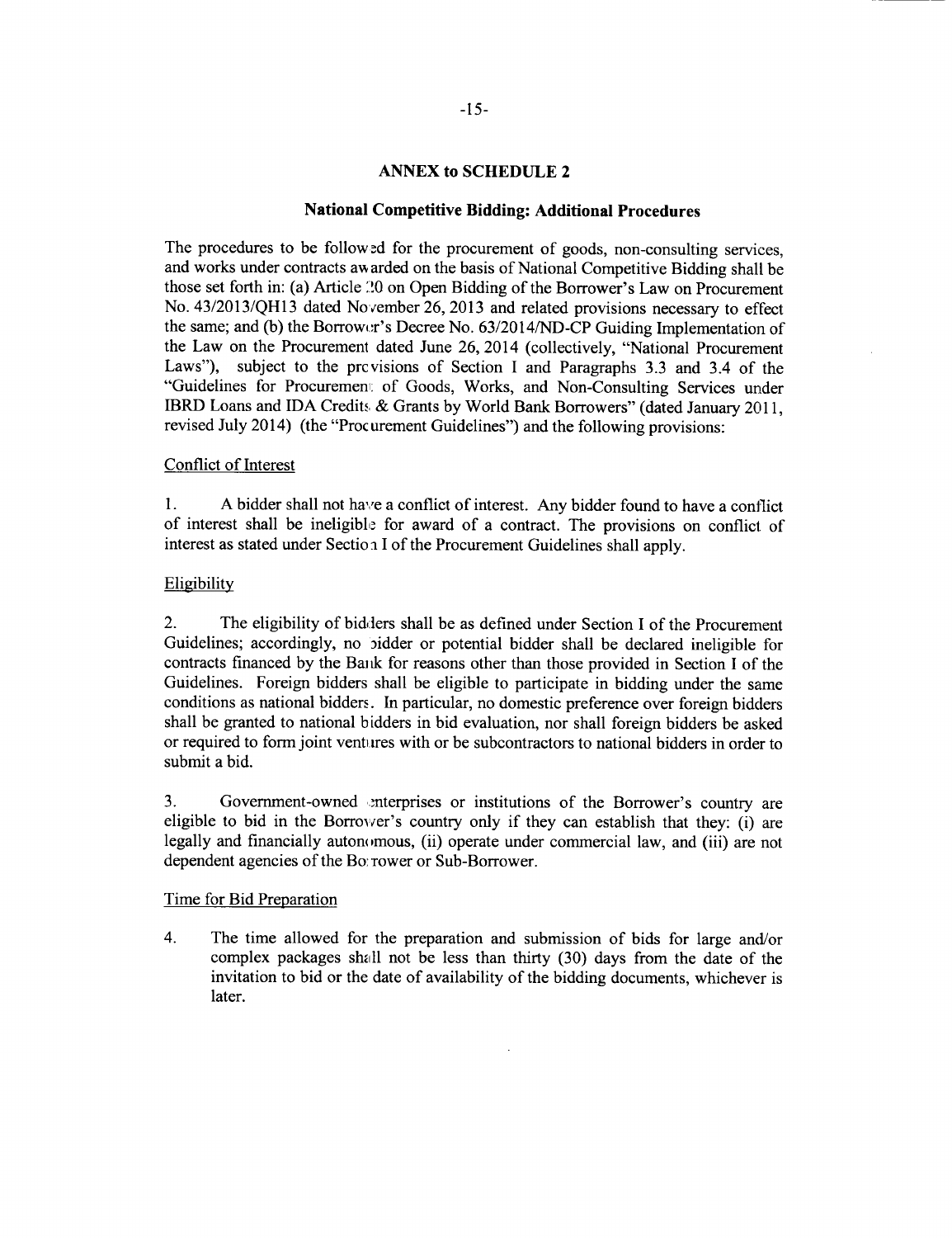# Standard Bidding Documents

**5.** The standard bidding documents acceptable to the Bank shall be used.

# Bid Opening and Bid Evalual ion

**6.** Bids shall be opened in public, immediately after the deadline for submission of bids, regardless of the number of bids received.

7. Evaluation of bids shall be made in strict adherence to the criteria that shall be clearly specified in the bidding documents and quantified in monetary terms for evaluation criteria other than price; merit points shall not be used in **bid** evaluation. No bid shall be eliminated from detailed evaluation on the basis of minor, non-substantive deviations. The evaluation of bidder's qualifications shall be conducted separately subsequent to the technical ar d commercial evaluation of the bid.

**8. A** contract shall be awarded, within the period of the validity of bids, to the bidder who meets the appropriate standards of capability and resources and whose bid has been determined (i) to  $b\epsilon$  substantially responsive to the bidding documents and (ii) to offer the lowest evaluated cost. **A** bidder shall neither be required nor permitted, as a condition for award, to undertake obligations not specified in the bidding documents or otherwise to modify the bid a; originally submitted.

**9.** No bid shall be rejocted on the basis of a comparison with the employer's estimate and budget ceiling without the Bank's prior written agreement.

# Rejection of **All** Bids and Re- biddin

**10.** Rejection of all bids is justified when there is lack of effective competition, or all bids are not substantially rcsponsive, or no bidder meets the specified qualification criteria, or the bid price of the lowest evaluated winning bid is substantially higher than the Borrower's updated estimated cost or available budget. **All** bids shall not be rejected or new bids solicited without :he Bank's prior written agreement.

# Complaints **by** Bidders and Handling of Complaints

**11.** The Borrower shall implement an effective and independent protest mechanism, acceptable to the Bank, allowing bidders to protest and have their protests handled in a timely manner.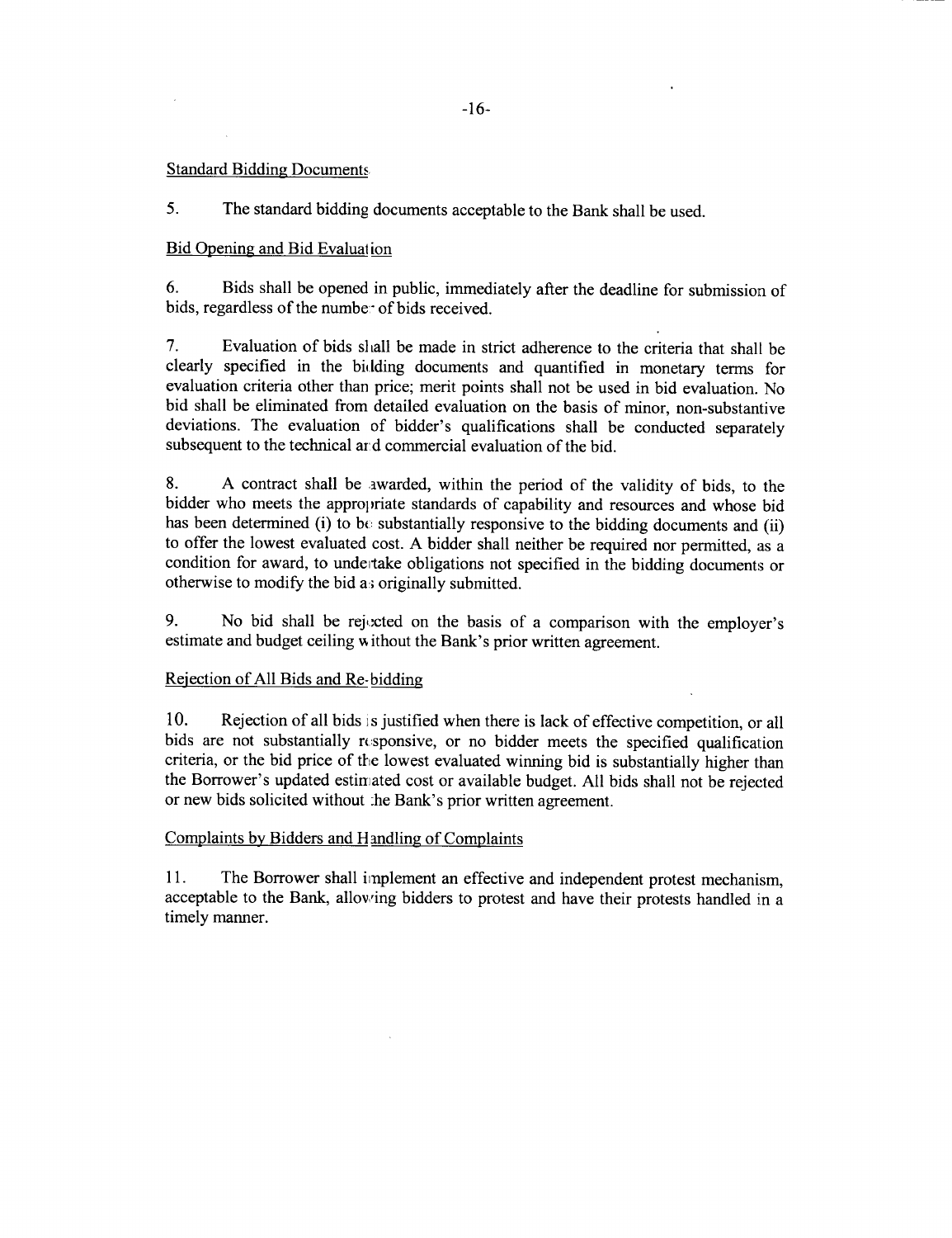# **SCHEDULE 3**

#### **Amortization Schedule**

1. The following table sets forth the Principal Payment Dates of the Loan and the percentage of the total principal amount of the Loan payable on each Principal Payment Date ("Installment Share"). **If** the proceeds of the Loan have been fully withdrawn as of the first Principal Payment Date, the principal amount of the Loan repayable **by** :he Borrower on each Principal Payment Date shall be determined **by** the Bink **by** multiplying: (a) Withdrawn Loan Balance as of the first Principal Paymont Date; **by (b)** the Installment Share for each Principal Payment Date[, such repayable amount to be adjusted, as necessary, to deduct any amounts referred to in paragraph 4 of this Schedule, to which a Currency Conversion applies.]

| <b>Principal Payment Date</b> | <b>Installment Share</b><br>(Expressed as a Percentage) |
|-------------------------------|---------------------------------------------------------|
| On each January 1 and July 1. |                                                         |
| Beginning January 1, 2025     |                                                         |
| through January 1, 2042       | 2.78%                                                   |
| On July 1, 2042               | 2.70%                                                   |

- 2. **If** the proceeds of the Loan have not been fully withdrawn as of the first Principal Payment Date, the principal amount of the Loan repayable **by** the Borrower on each Principal Payment Date shall be determined as follows:
	- (a) To the extent that any proceeds of the Loan have been withdrawn as of the first Principal Payment Date, the Borrower shall repay the Withdrawn Loan Balance as of such date in accordance with paragraph 1 of this Schediile.
	- **(b)** Any amount withdrawn after the first Principal Payment Date shall be repaid on each Principal Payment Date falling after the date of such withdrawal in amounts determined by the Bank by multiplying the amount of ea<sub>sh</sub> such withdrawal by a fraction, the numerator of which is the original Installment Share specified in the table in paragraph 1 of this Schedule for said Principal Payment Date ("Original Installment Share") and the denominator of which is the sum of all remaining Original Installment Shares for Principal Payment Dates falling on or after such date, such amounts repayable to be adjusted, as necessary, to deduct any amounts refei red to in paragraph 4 of this Schedule, to which a Currency Conversion applies.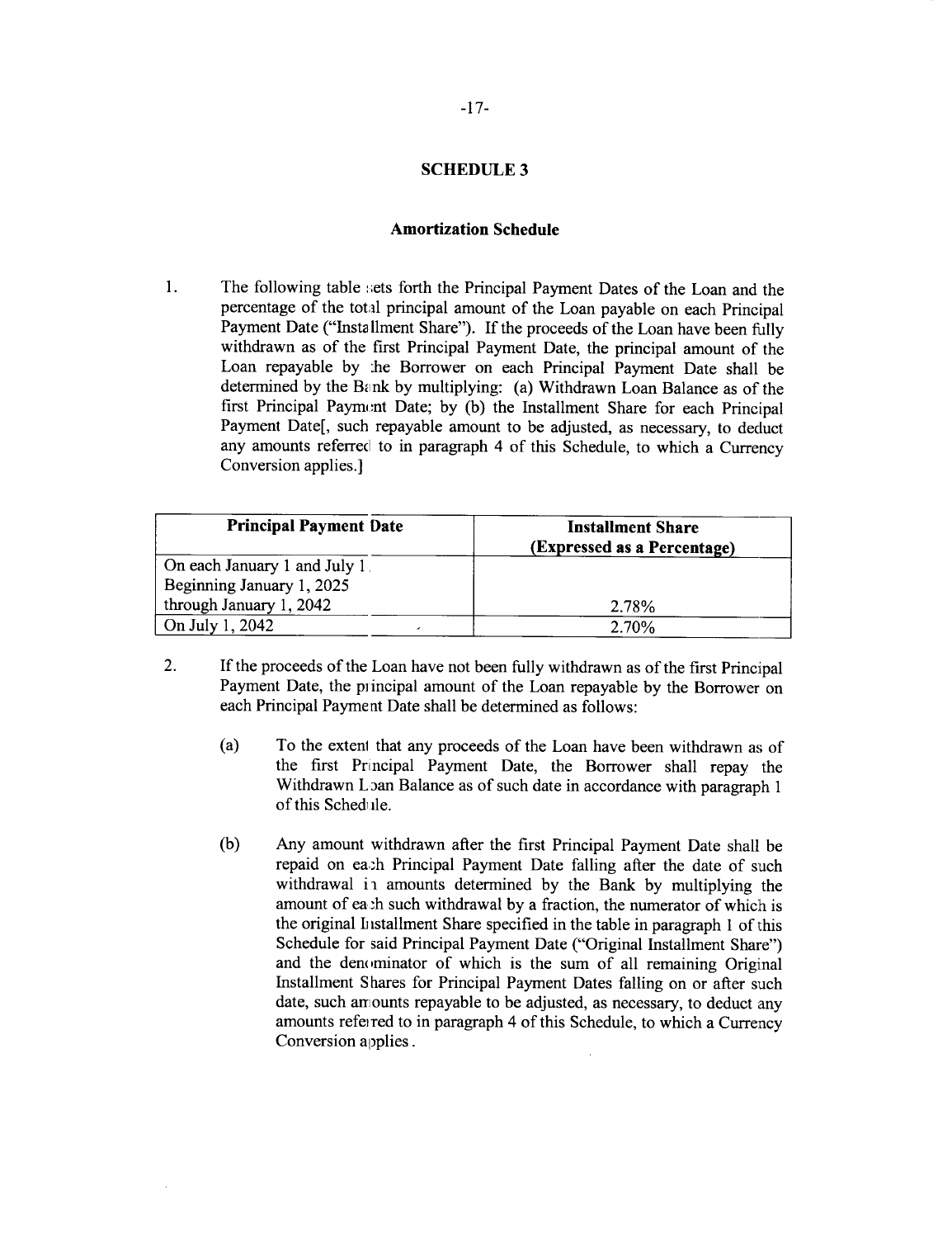- 3. **(a)** Amounts of the Loan withdrawn within two calendar months prior to any Principal Payment Date shall, for the purposes solely of calculating the principal amounts payable on any Principal Payment Date, be treated as withdrawn and outstanding on the second Principal Payment Date following the date of withdrawal and shall be repayable on each Principal Payment Date commencing with the second Principal Payment Date following the date of withdrawal.
	- **(b)** Notwithstanc ing the provisions of sub-paragraph (a) of this paragraph, if at any time the Bank adopts a due date billing system under which invoices are issued on or after the respective Principal Payment Date, the provisions of such sub-paragraph shall no longer apply to any withdrawals made after the adoption of such billing system.
- 4. Notwithstanding the provisions of paragraphs 1 and 2 of this Schedule, upon a Currency Conversion of all or any portion of the Withdrawn Loan Balance to an Approved Currency, the amount so converted in the Approved Currency that is repayable on any P incipal Payment Date occurring during the Conversion Period, shall be determined by the Bank by multiplying such amount in its currency of denomintion immediately prior to the Conversion **by** either: (i) the exchange rate that reflects the amounts of principal in the Approved Currency payable by the Ban<sub>i</sub> under the Currency Hedge Transaction relating to the Conversion; or (ii) if the Bank so determines in accordance with the Conversion Guidelines, the exchange rate component of the Screen Rate.
- **5. If** the Withdrawn Loan Balance is denominated in more than one Loan Currency, the provisions of this Schedule shall apply separately to the amount denominated in each Loan Currency, so as to produce a separate amortization schedule for each such amount.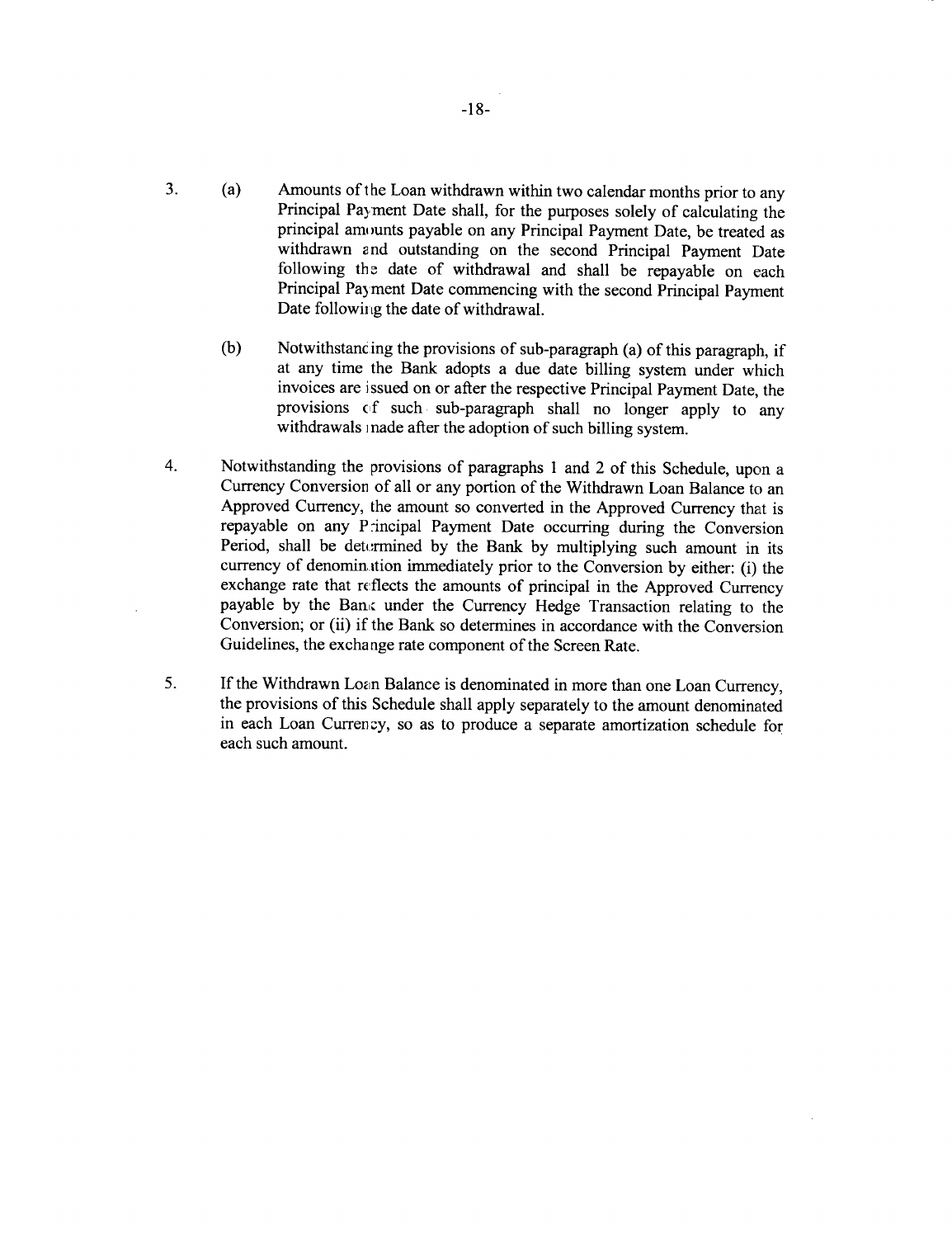#### **APPENDIX**

# **Section I. Definitions**

- 1. "Anti-Corruption Guidelines" means the "Guidelines on Preventing and Combating Fraud and Corruption in Projects Financed **by** IBRD Loans and IDA Credits and Grants", lated October **15, 2006** and revised in January **2011.**
- 2. "Category" means a category set forth in the table in Section **IV** of Schedule 4 to this Agreement.
- **3.** "City" means the government administrative areas established as such in accordance with the **I** lorrower's constitution and laws, or any successor thereto.
- 4. "Consultant Guidelir es" means the "Guidelines: Selection and Employment of Consultants under B 3RD Loans and **IDA** Credits **&** Grants **by** World Bank Borrowers" dated Jar uary **2011,** revised July 2014.
- **5.** "DBO Contract" mens the design **-** build **-** operate contract, with terms and conditions satisfactory to the Bank, which contract is to be entered into between the **HCMC PC** through the **IMA** and the DBO Contractor for the purposes of carrying out Part 2 of the Project.
- **6. "DBO Contractor"** means the contractor entering into the DBO Contract with the **HCMC PC** through the IMA for the purposes of carrying out Part 2 of the Project.
- 7. "Displaced Person" means a person who, on account of implementation of the Project, has experienced or would experience direct economic and social impacts caused **by:** (a) the inv oluntary taking of land, resulting in: (i) relocation or loss of shelter; (ii) loss of assets or access to assets; or (iii) loss of income sources or means of livelihood, whether or not such person must move to another location; or **(b)** the involuntary restriction of access to legally designated parks and protected areas, resulting in adverse impacts on the livelihood of such person; and "Displaced Perso is" means, collectively, all such persons.
- **8.** "District" means the government administrative areas established as such in accordance with the Horrower's constitution and laws, or any successor thereto.
- **9.** "District 2" means District 2 of Ho Chi Minh City.
- 10. **"Environmental Impact Assessment" means the environmental impact** assessment, acceptable to the Bank, adopted **by** the Department of Natural Resources and Envircnment (DONRE) on behalf of HCMC PC in respect of Part 2 of the Project, pur.uant to its Decision Number **1039/QD-TNMT-CCBVMT,**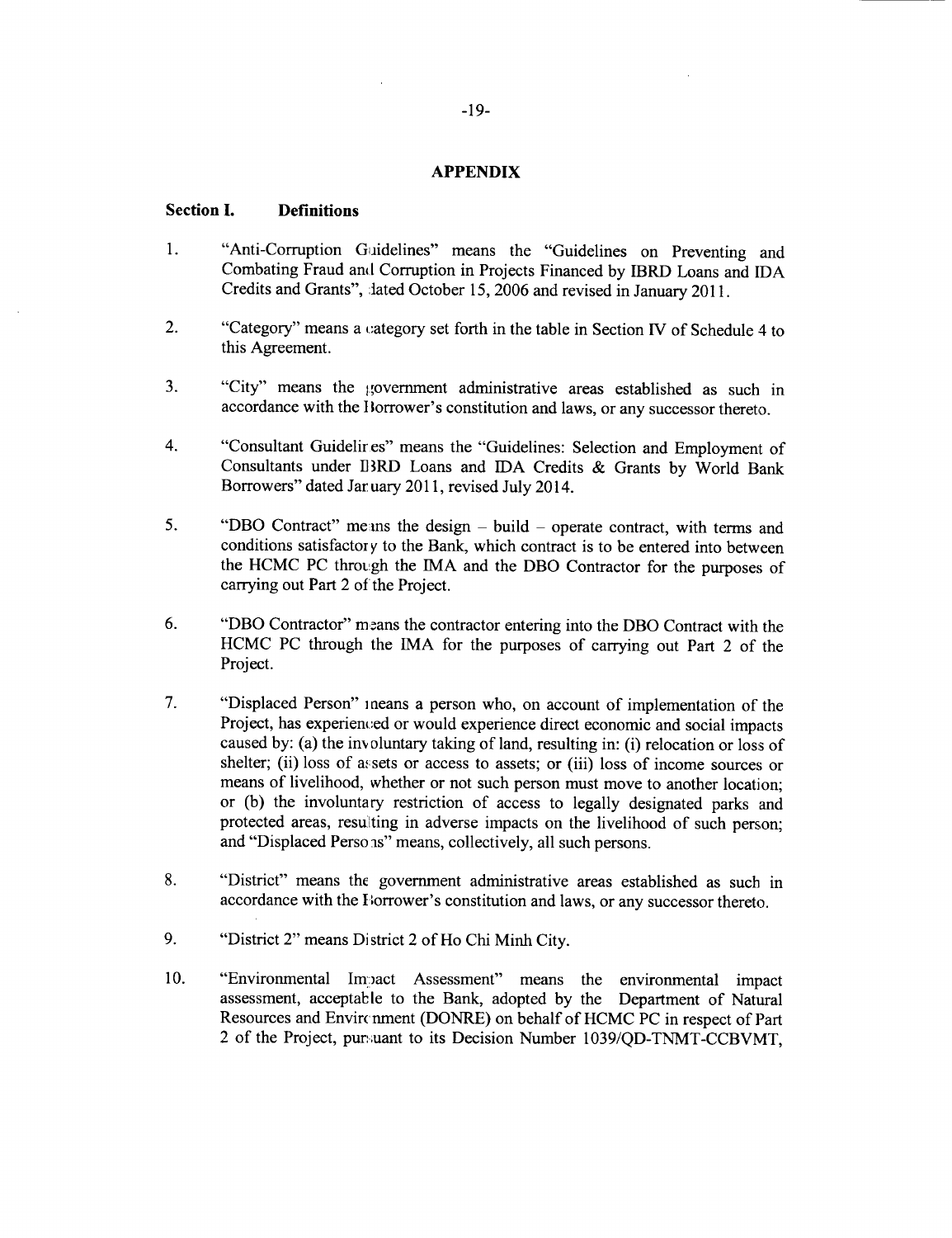dated September **29,** 2014, and such term includes any annexes or schedules to such assessment.

- **11.** "Environment Management Plans" or "EMPs" means environmental enhancement, monitoring, reporting and institutional measures, including capacity building through training, to eliminate any adverse environmental impacts of activities 1o be implemented under the Project, offset them, or reduce them to acceptable lovels, or enhance positive impacts, in accordance with the provisions of the Environmental and Social Management Framework and the Environmental Impac:t Assessment, as the same may be modified from time to time with the prior written agreement of the Bank, and such term includes any annexes or schedules to such plans.
- 12. "Environmental and Social Management Framework" or **"ESMF"** means the framework acceptable to the Bank, adopted IMA on behalf of **HCMC PC** on October **27,** 2014, which sets forth the environmental protection measures in respect of activities carried out under the Project, including the preparation of EMPs during the implementation of the Project, and administrative and monitoring arrangements to ensure the implementation of said framework, as said **ESMF** may be revised from time to time with the prior written agreement of the Bank, and such term includes any annexes or schedules to such framework.
- **13.** "Financing Agreemeat" means the agreement between the Borrower and the Association for the Project, of the same date as this Agreement, as such agreement may be an ended from time to time. "Financing Agreement" includes all appendices, schedules and agreements supplemental to the Financing Agreement.
- 14. "General Conditions" means the "International Bank for Reconstruction and Development General Conditions for Loans", dated March 12, 2012, with the modifications set forth in Section II of this Appendix.
- *15.* "Ho Chi Minh City People's Committee" or **"HCMC PC"** means the local government of Ho **Cli** Minh City, or any successor thereto.
- **16.** "Investment Managerient Authority" or **"IMA"** means the unit established within **HCMC PC** pursuant to Decision Number **4422/QD-UBND** dated August **19, 2013,** or any successor thereto.
- 17. **"Incremental Operating Costs" means the incremental operating costs under the** Project incurred **by** the Borrower for purposes of Project management, implementation, and monitoring and evaluation, including office supplies and consumables, utilitios, bank charges, communications, information and communication campaigns, mass media and printing services, vehicle rental,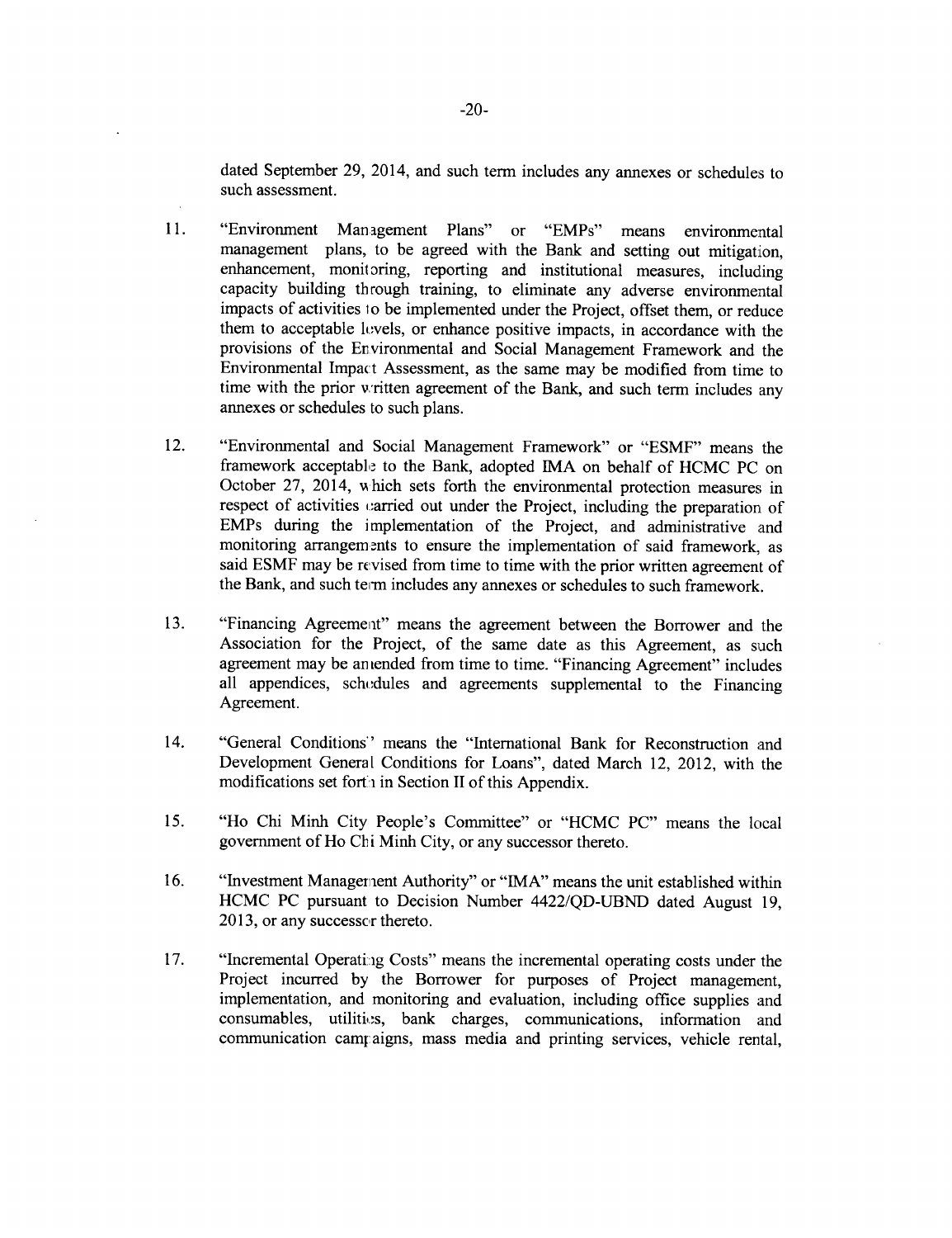operation, maintenaace, and insurance, office space rental, building and equipment maintenance, travel, lodging, and subsistence allowances, the incremental operating costs of the auditing services for the Project, and salaries of contractual and temporary staff, but excluding salary and salary supplements of staff of the Borrower's civil service ("công chức" and "viên chức") and staff of the implementing igencies.

- **18.** "Nhieu Loc **-** Thi Nghe Basin" means the approximately **33** square kilometer basin covering appioximately half of the Ho Chi Minh City center and comprising the Phu Nhuan District and portions of Districts **1, 3, 10,** Tan Binh, Go Vap, and Binh Th anh of Ho Chi Minh City.
- **19.** "Procurement Guidel nes" means the "Guidelines: Procurement of Goods, Works and Non-consulting Services under **IBRD** Loans and **IDA** Credits **&** Grants **by** World Bank Borrowers" dated January **2011,** revised July 2014.
- 20. "Procurement Plan" means the Borrower's procurement plan for the Project, dated November 14, 2014 and referred to in paragraph **1.18** of the Procurement Guidelines and parag-aph **1.25** of the Consultant Guidelines, as the same shall be updated from time to time in accordance with the provisions of said paragraphs.
- 21. "Project Operations Manual" means the document adopted **by HCMC PC** and referred to in Section I.D of Schedule 2 to this Agreement, agreed with the Bank and setting out implementation, organizational, administrative, monitoring and evaluation, environmental and social monitoring and mitigation, financial management, disburiement, and procurement arrangements for purposes of Project implementation, as the same may be amended from time to time with the prior written agreement of the Bank, and such term includes any annexes or schedules to such ma: lual.
- 22. "Resettlement Action Plans" or "RAPs" means **HCMC** PC's plans, acceptable to the Bank and setting out detailed measures, covering those related to compensation payment and support, including also mitigation, enhancement, monitoring, and instil utional measures, and capacity building through training, to carry out compensation, support, resettlement, and livelihoods restoration of Displaced Persons, and land acquisition for a site specific civil works under the Project, in accordance with the provisions of the Resettlement Policy Framework, as the same may be modified from time to time with the prior written agreement of the Bank, and such term includes any annexes or schedules to such plans.
- **23.** "Resettlement Policy Framework" or "RPF" means the framework, adopted **by** HCMC PC on October 17, 2014, agreed with the Bank and setting out the principles, covering those related to compensation payment and support, including also mitigation, enhancement, monitoring, institutional measures, and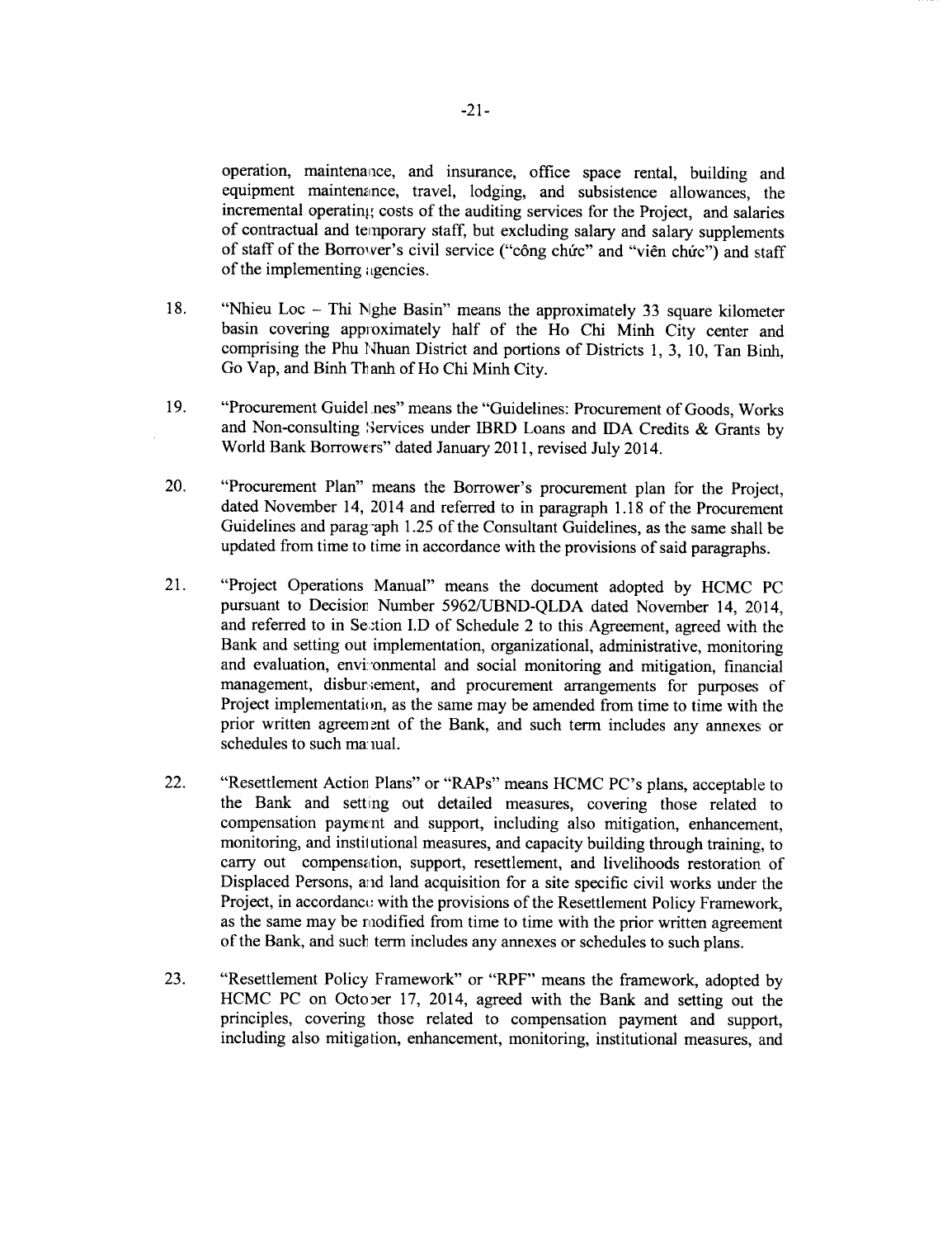capacity building through training, to carry out compensation payment, support, resettlement, and 1 velihoods restoration of any Displaced Persons, and guidelines and procedures for the preparation of Resettlement Action Plan(s) that are required under the Project, as the same may be modified from time to time with the prior written agreement of the Bank, and such term includes any annexes or schedules to such : ramework.

- 24. "Saigon River" means the part of the Saigon river located within the territory of the Ho **Chi** Minh City.
- *25.* "Safeguards Instruments" means, collectively, the Environmental Impact Assessment including the Environmental Management Plans, the Environmental and Social Management Framework, the Resettlement Policy Framework, and the Resettlement Act.on Plans.
- **26.** "Steering Committe. of Flood Control" or **"SCFC"** means the committee established within **HCMC PC** pursuant to Decision Number **1121/QD-UBND** dated March 14, **2003,** which committee is responsible for operating wastewater treatment plants in Ho Chi Minh City, or any successor thereto.
- **27.** "Subsidiary Agreem.nt" means the agreement referred to in Section I.B of Schedule 2 to this Agreement pursuant to which the Borrower shall make the proceeds of the Loan and the Financing available to the **HCMC PC.**
- **28.** "Training and Work! hops" means the reasonable costs of expenditure incurred **by** the Borrower, based on annual work plans and terms of reference acceptable to the Bank, in facilitating and conducting domestic and overseas training and workshop activities of the Project, including costs of training or workshop materials; honoraria; interpretation and translation; equipment and venue rental; lunches; and per dien, accommodation, and transportation for those attending the training or workshop, but excluding salary and salary supplements of Borrower's civil servants ("công chức" and "viên chức") and staff of the implementing agencies.

# **Section H. Modification s to the General Conditions**

The General Conditions are hereby modified as follows:

- 1 **.** In the **Table of Contents,** the references to Sections, Section names and Section numbers are modified to reflect the modifications set forth in the paragraphs below.
- 2. Section **3.01.** *(Froint-end Fee)* is modified to read as follows:

"Section 3.01. *Fron-end Fee; Commitment Charge*